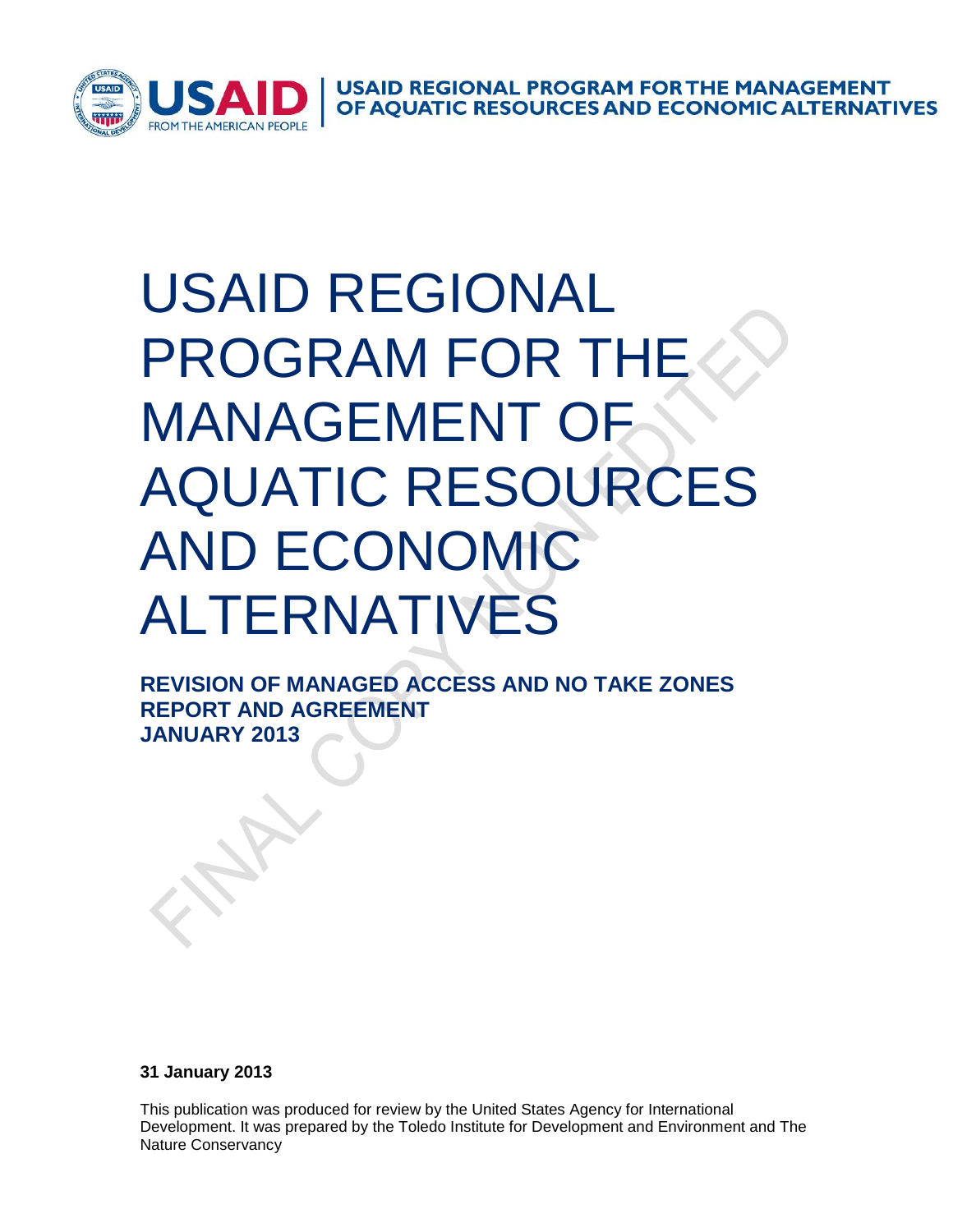# REVISION OF MANAGED ACCESS AND NO TAKE ZONES REPORT AND AGREEMENT

**JANUARY 2013**

**Contract No.EPP-1-05-04-00020-00-TNC-03**

The author's views expressed in this publication do not necessarily reflect the views of the United States Agency for International Development or the United States Government.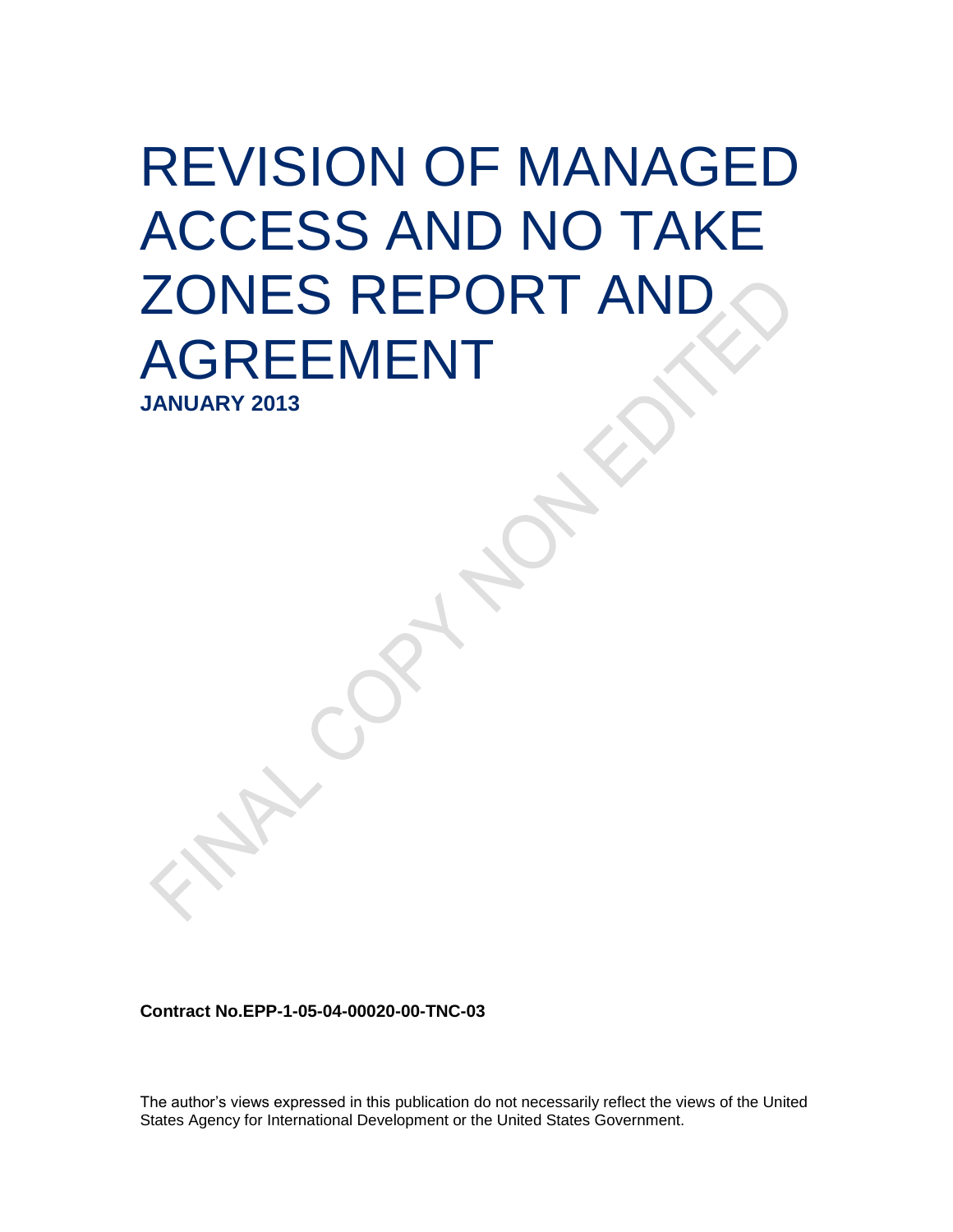# **CONTENTS**

Art.

|         | 6 |
|---------|---|
|         |   |
|         |   |
|         |   |
|         |   |
|         |   |
|         |   |
| Annexes |   |
|         |   |
|         |   |
|         |   |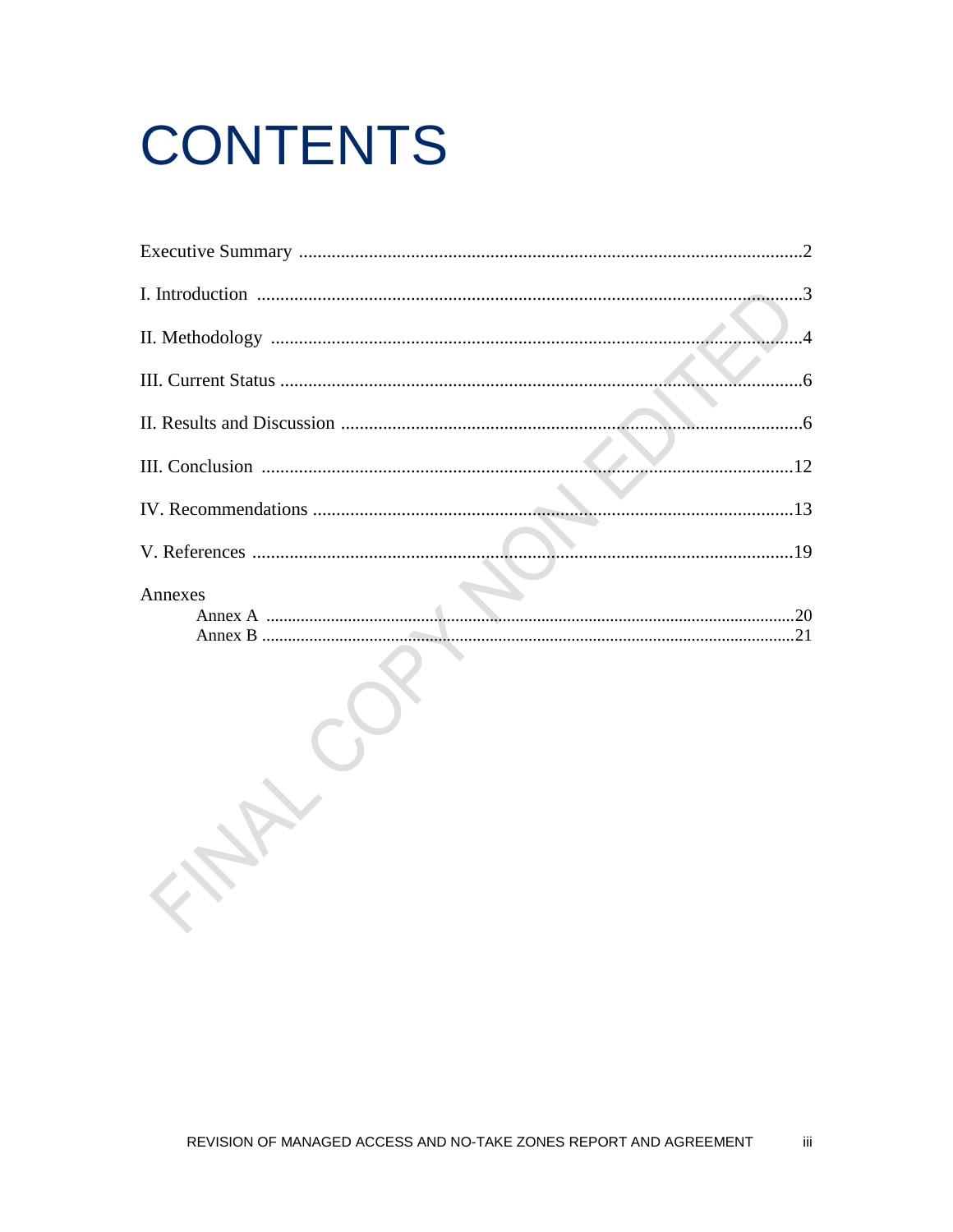## **ACRONYM KEY**

| <b>BFD</b>           | <b>Belize Fisheries Department</b>               |
|----------------------|--------------------------------------------------|
| BFF                  | <b>Belize Federation of Fishers</b>              |
| EDF                  | <b>Environmental Defense Fund</b>                |
| <b>GRMR</b>          | <b>Glovers Reef Marine Reserve</b>               |
| $\operatorname{GUZ}$ | General use zone                                 |
| NTZ(s)               | No-take $zone(s)$                                |
| <b>PCNP</b>          | Payne's Creek National Park                      |
| <b>PHMR</b>          | <b>Port Honduras Marine Reserve</b>              |
| PRZ                  | Preservation zone                                |
| <b>TIDE</b>          | Toledo Institute for Development and Environment |
| <b>TNC</b>           | The Nature Conservancy                           |
| <b>WCS</b>           | <b>Wildlife Conservation Society</b>             |
|                      |                                                  |

Contre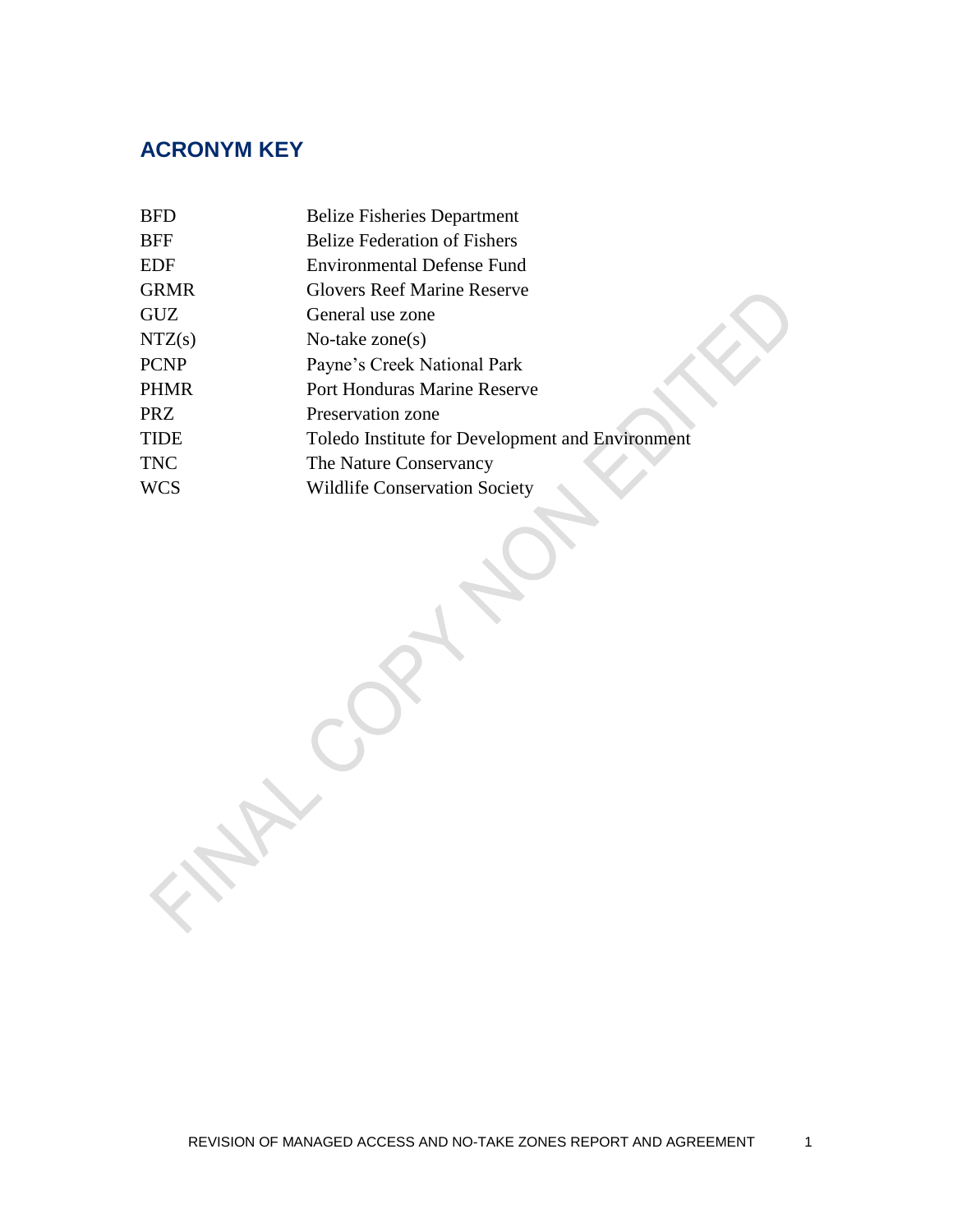## **EXECUTIVE SUMMARY**

The Port Honduras Marine Reserve (PHMR), encompassing  $414 \text{ km}^2$  of nearshore habitat including mangroves, seagrass, coral reefs and sandy cayes, is managed by the Toledo Institute for Development and Environment (TIDE). Only 5% of the reserve is closed to extractive activities and approximately 115 fishers utilize rest of the area under a managed access license system. TIDE has been monitoring the health of the reserve and paying special attention to species of commercial importance since 2004. In 2009, they expanded their monitoring program in order to assess the commercial species by collecting and analyzing both fisheries dependent and fisheries independent data. During this time, the managed access licensing system was established in June 2011. The result has been improved management of the PHMR and TIDE has had to adapt as more information has become available. As part of this adaptive management, TIDE, along with its partners, is proposing a revision to the existing no take zones and a revision to the managed access program.

Over the past few years, there has been consensus across all sectors that there needs to be improvement in fisheries management. The authorities have also recognized the need for expansion of no take zones within existing marine reserves in order to improve the replenishment of fish stocks. Many reserves have had these zones expanded but this has not been accomplished in PHMR as yet. Consultations started in August 2009 and have been on-going and will continue until consensus is reached on the no take expansion.

Another initiative for improved fisheries management has been the establishment of managed access in PHMR and Glovers Reef Marine Reserve. This program started in June 2011 and after a year and a half of implementation, the effectiveness of the managed access program was assessed. The comprehensive assessment was completed in January 2013 and detailed recommendations which have been approved by the Managed Access Task Force are included in this report.

The recommendations presented in this document were produced as a result of multiple consultations, focus group sessions, and one-on-one meetings with community stakeholders, fishers, Government officials, conservation organizations and the general public. These recommendations are very specific for the revision of the managed access program as well as for the expansion of the no take zones. No formal agreement has been signed to date for either of these programs but it is widely accepted across the sectors that the implementation of both revisions will begin this year. The successful implementation of a lobster fishery enhancement project in 2013 in PHMR is critical in ensuring both the signing of this agreement and the expansion of the no-take zones.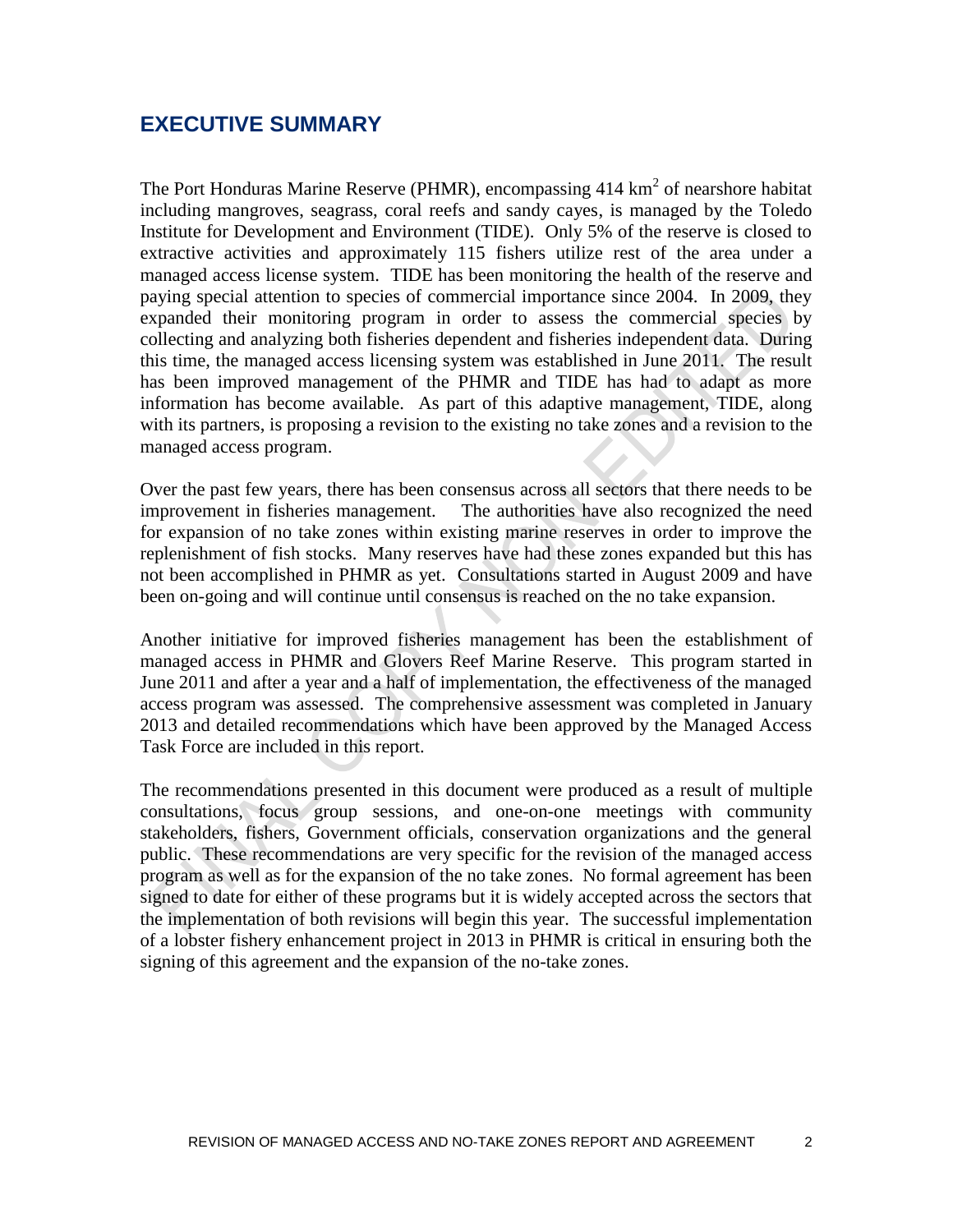## **INTRODUCTION**

The Port Honduras Marine Reserve (PHMR) lies off the coast of Southern Belize, starting from the mouth of Monkey River it extends south to 8km north of Punta Gorda Town and 25 km east to include the Snake Cayes (Robinson et al. 2004). The Marine Reserve covers an area of 414  $km^2$ , incorporating coastline, mangrove cayes, submerged banks and a number of ecosystems of critical importance to local coastal communities and to Southern Belize as a whole. Extensive seagrass meadows cover the shallow coastal areas and surround an intricate network of mangrove cayes. Thick mangroves cover nearly all of the 138 Cayes within the reserve and border the coastline and estuaries of PHMR. Fringing coral reefs encompass the offshore Snake Cayes and patch reefs are scattered throughout the reserve. These ecosystems are home to a myriad of flora and fauna, which live in delicate balance with one another and their surrounding environment. Some of these organisms, suc as the queen conch (*Strombus gigas*) and the Caribbean spiny lobster (*Panulirus* argus) are of considerable commercial benefit to the local communities and to the wider economy of Belize.

PHMR was established in 2000 and is co-managed by the Toledo Institute for Development and Environment (TIDE) and the Fisheries Department. PHMR is composed of three zones: 95% is a General Use Zone or GUZ (regulated extractive activities allowed), 4% is a No Take Zone or NTZ (non-extractive activities only) and 1% is a Preservation Zone or PRZ (research activities only). As such, only 5% of the reserve is "no-take". An extensive baseline study of the ecosystems and commercial species within PHMR was undertaken in 2003 by Robinson et al. (2004) and since then a comprehensive monitoring program has been in place.

Additionally, in 2007, a concept for a fisheries assessment of the PHMR was devised by TIDE and The Nature Conservancy (TNC) with guidance from Louisiana State University, in order to determine optimal exploitation levels for commercial and sport fishing activities. Various methodologies were considered and discussed during 2008, and in January 2009, data collection for the assessment started.

Furthermore, in July 2011, a managed access program was introduced at two pilot sites, namely, PHMR and Glovers Reef Marine Reserve (GRMR). After a year and a half of the implementation, TIDE and its partners conducted an independent assessment of the newly implemented fisheries management program.

The results of all the above assessments and monitoring efforts including multiple consultations over the last four years has resulted in recommendations for expansion of the replenishment zone and revisions the managed access program that are outlined in this report.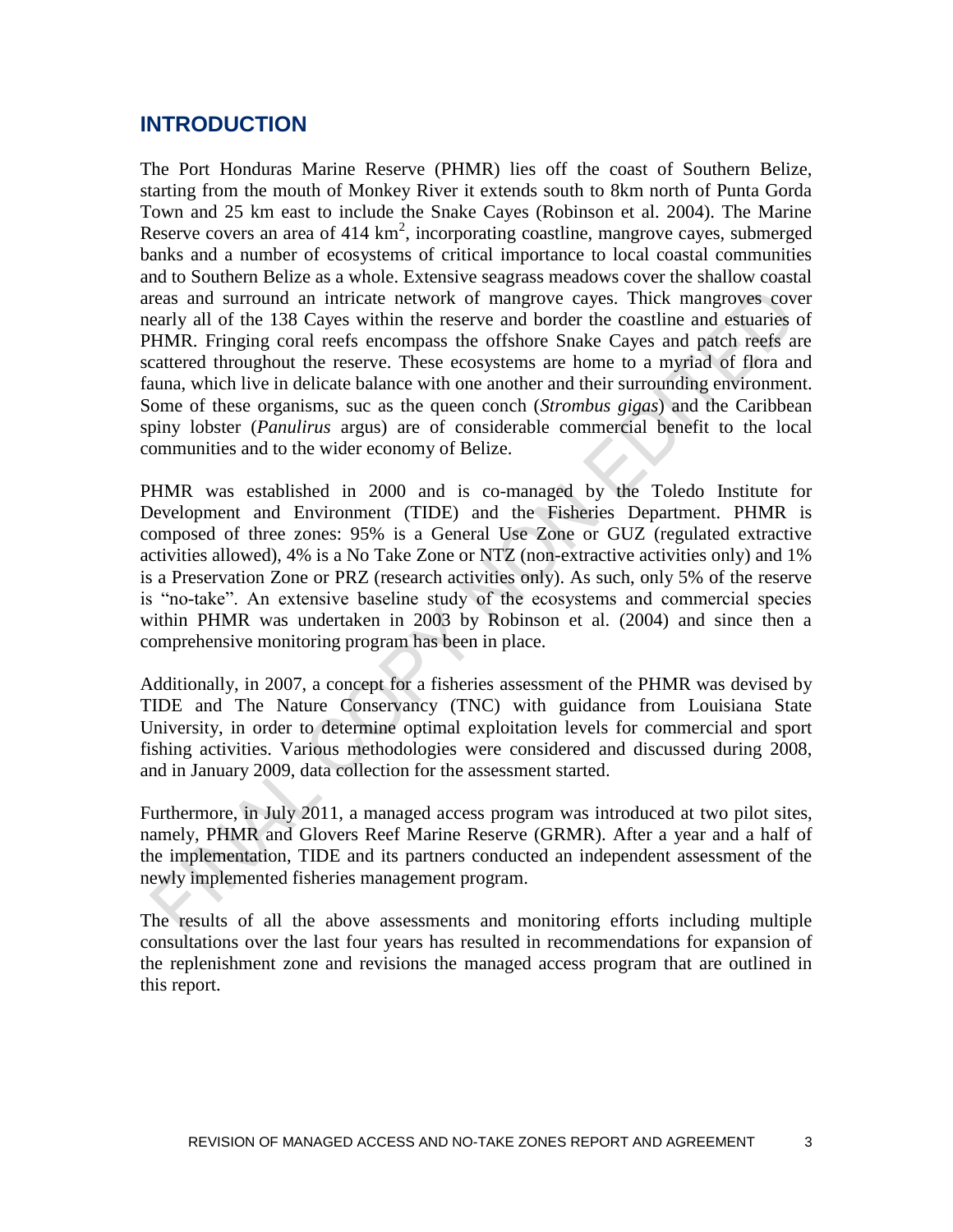## **METHODOLOGY Replenishment Zone Expansion**

As co-managers of the PHMR, TIDE has been engaging stakeholders on a regular basis through public consultations, focus group meetings and one on one discussion. Various methods of community consultation have taken place with regard to the expansion of the no take zones within PHMR. During July and August 2009, a management effectiveness survey of PHMR was conducted in the buffer communities of Punta Gorda, Punta Negra and Money River. A total of 88 households were randomly selected from the three communities and surveyed regarding their views about PHMR and its management. In addition, 27 fishers were surveyed from the three communities. During these surveys, participants were questioned on their views on the current size of PHMR and the no take zones.

During October 2009, a short questionnaire was randomly distributed to attendees at an educational and outreach event. Of the five questions asked, two related directly to the size of PHMR and the size of the no take zones.

During February and March 2010, five community meetings and presentations were held in Punta Gorda, Monkey River and Punta Negra. During these meetings attendees were presented with information from the biological monitoring program conducted within PHMR from 2003 to 2009. Data related to water quality, commercial species abundance (conch and lobster) and reef condition (coral health, reef fish abundance) were presented as handouts, on a slide show and during discussions. Attendees of the meeting were invited to share their thoughts and opinions during the meetings (or afterwards if they preferred) regarding the success of PHMR as a whole, and of the not take zones in enhancing the populations and ecosystems within PHMR. Suggestions for improvements to the marine reserve were requested from the meeting attendees.

## **Managed Access**

Since 2011 consultations and meetings have been more focused on the design, implementation and assessment of the Managed Access program. Furthermore, consultants were hired to complete an assessment of the Managed Access program. The full report is provided in Annex B. Below is an excerpt describing the methodology used for the assessment.

#### **Preparatory Meeting**

A detailed work plan was developed, incorporating timelines and identifying key stakeholders. This was then refined with input from the relevant participating agencies. In addition, two survey instruments were developed to gather the required information - one for managers responsible for implementation of managed access and the other for fishers participating in the pilot sites.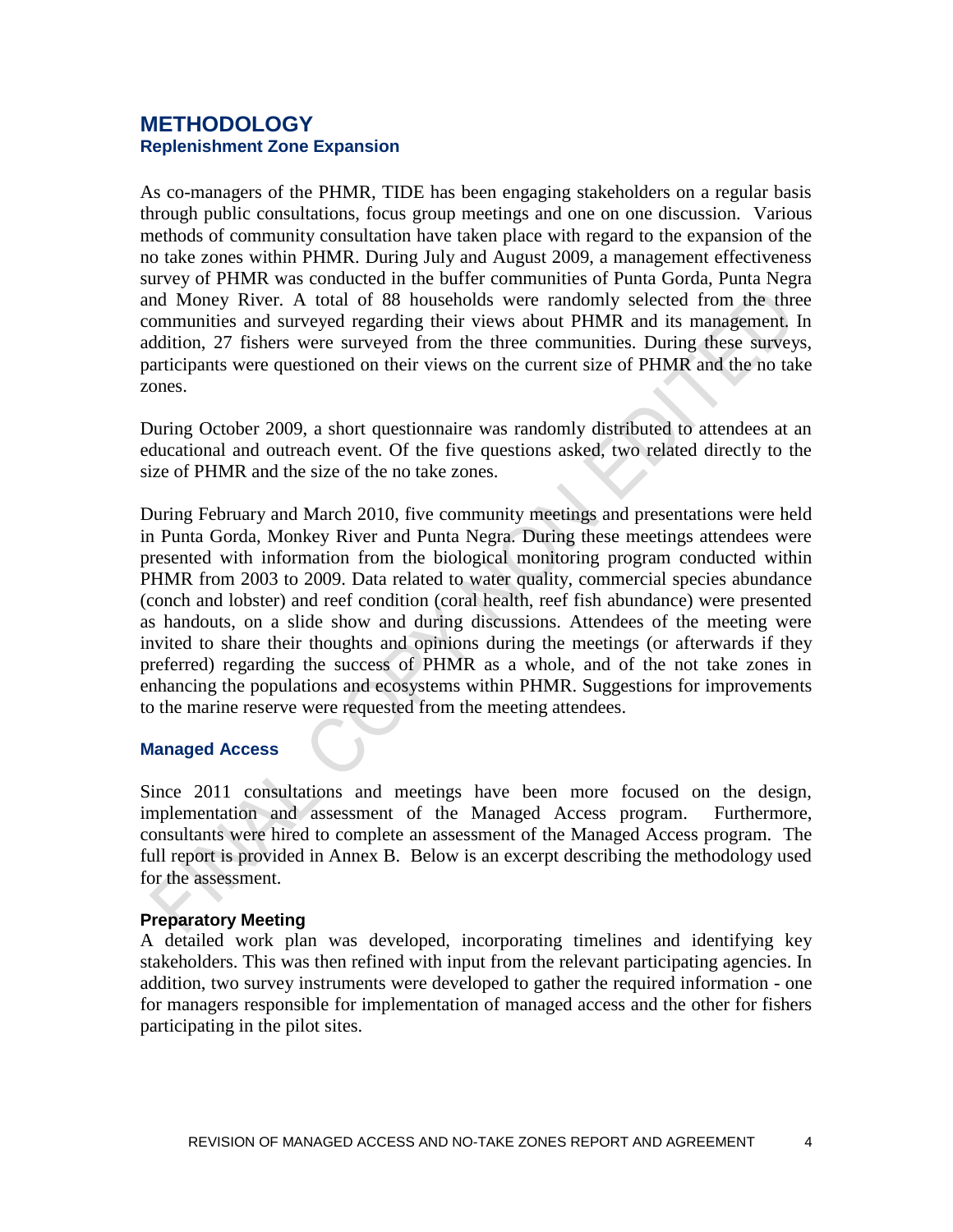#### **Literature Review**

Relevant literature was identified, sourced and reviewed to provide a background to Managed Access in Belize, and the objectives and implementation to date. Examples from other Managed Access projects were also reviewed, to provide a more global context, identifying relevant strengths, weaknesses, limitations and successes in Managed Access projects elsewhere in the world, guiding the development of the surveys and interviews. The literature review also provided information on the specific activities that participating entities have engaged in throughout the implementation process, the assessment outputs to date, and the approach taken to raise awareness of Managed Access in Belize.

#### **Stakeholder views / Consultations**

Based on the fisher profile, a series of one-on-one consultations (structured interviews using survey forms) were conducted in the buffer communities with both managed access and non-managed access fishers, along with focal group meetings with key stakeholders, to obtain feedback on the implementation of managed access to date. Consultants also met with all participating entities to obtain information regarding the roll out process and the activities implemented to date from each organization's perspective. To this end, meetings were held with representatives from the Fisheries Department, TIDE, WCS, EDF, BFF, members of the advisory bodies, and the Managed Access Committees.

These consultations highlighted the key strengths and weaknesses of the implementation process, provided valuable insight as to the effectiveness of Managed Access to date, and contributed to the development of recommendations for potential improvement.

#### **Consolidation and analysis of findings**

A considerable amount of information was collected as a result of the literature review and consultations. The information gathered during the one-on-one consultations and focus group session was consolidated for analysis and subsequent development of the final assessment report.

The consultants used the analysis of the consolidated information gathered through the interviews and focus group session, along with the additional information obtained through the research process in order to prepare and present the draft assessment report to Toledo Institute for Development and Environment (TIDE) and partners for their review and initial feedback.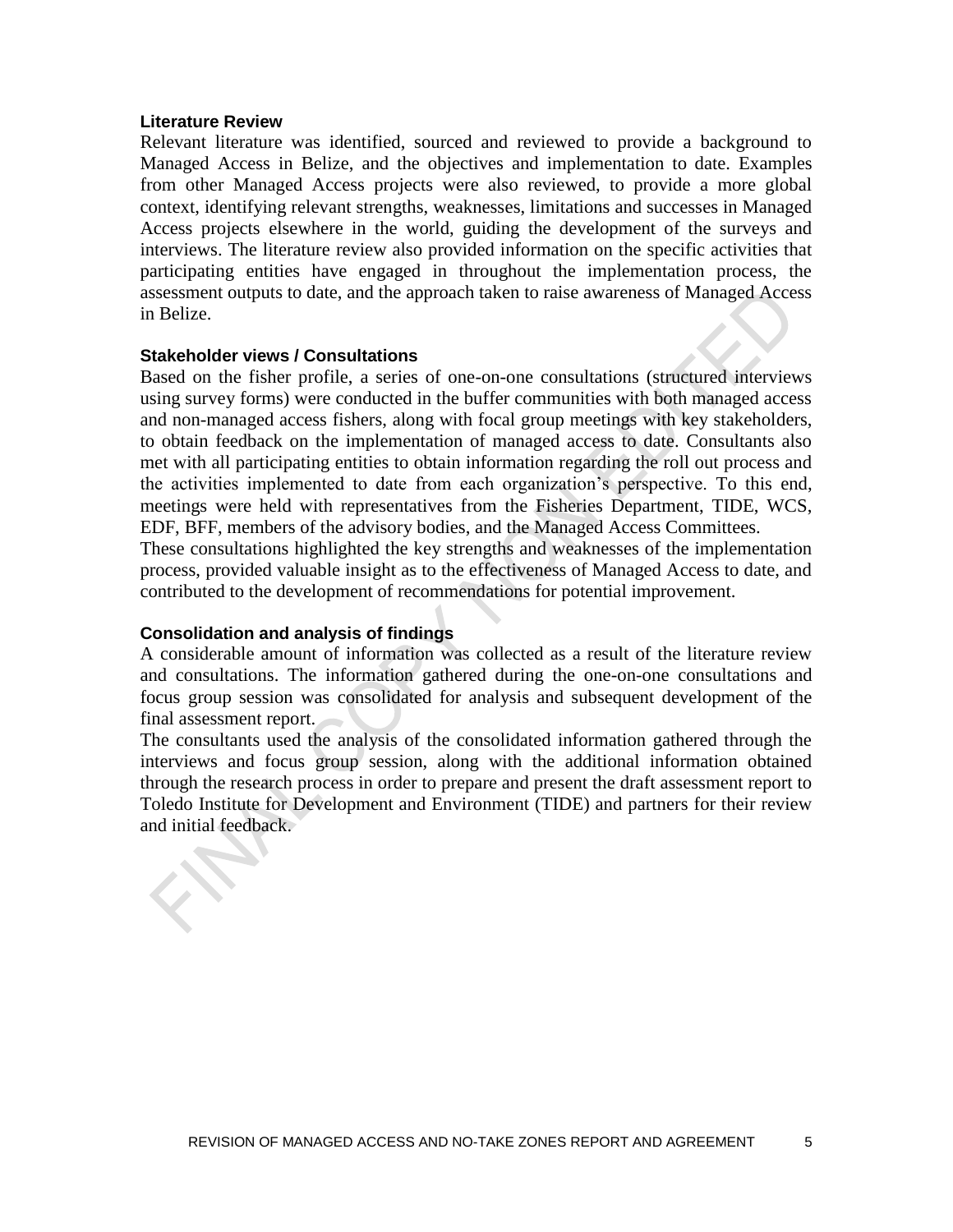## **CURRENT STATUS OF PHMR**

Since 2009, the Belize Fisheries Department (BFD) has been working towards the expansion of NTZs in all the marine reserves. PHMR is no exception and whereas this has been successfully implemented in other marine reserves, it is something that BFD and TIDE are still working towards in PHMR. Fishers have varying opinions on the expansion so the process has been a slow one. There is general consensus for the expansion but alternatives and/or subsidies needs to be implemented as part of the expansion for those fishers most directly affected by the expansion. Some alternative livelihood activities enhancement programs are already underway which will assist in finalizing the expansion of NTZ in PHMR.

In Belize, fishers are fully aware of the importance of fisheries for foreign exchange and livelihoods, particularly in coastal communities. They are conscious of the quick depletion of the commercial fish stock and point to 'open access' fishing, legally practiced in Belize, as a major threat to sustainability of this resource. In an effort to work closely with commercial fishers to enhance the sustainability of fisheries, improve their livelihood and enhance stewardship of this valuable resource, TIDE, Wildlife Conservation Society (WCS), the Fisheries Department and partner organization, Environmental Defense Fund (EDF) worked diligently with fishers and other stakeholders to design a managed access program -- a fisheries management tool intended to guarantee access and economic benefits to commercial fishers who traditionally depended on this resource within two pilot sites, namely, the Port Honduras Marine and Glovers Reef Marine Reserves. This was accomplished through the introduction of a new licensing regime intended to enhance participation and stewardship among beneficiaries.

## **RESULTS AND DISCUSSION**

## **Replenishment Zone Expansion**

The results of the PHMR monitoring program from 2003 to 2009 demonstrate that the 5% no take area within the marine reserve is effective in enhancing benthic cover. A significant increase in live coral from 2003 to 2009 in both the replenishment zones and general use areas of PHMR highlights the positive effect that the no take areas, and the marine reserve as a whole, are having. Combined with a decrease in macroalgal cover within the no take areas, it is evident that the increased protection provided within these no take zones to herbivorous species, is having a positive effect on the benthic cover and coral reef ecosystems. In contrast, commercial species and reef fish within PHMR are not showing the same positive increases in abundance as that observed for sessile, benthic species.

One explanation for the difference in recovery of the commercial species and reef fish compared to the benthic cover is the mobility of these species. Reef fish are highly mobile species, and lobster and conch can also move considerable distances, meaning that the small area of no take zone within PHMR has only a limited effect on the recovery of these populations. The NTZs only extend half mile in radius around the Snake Cayes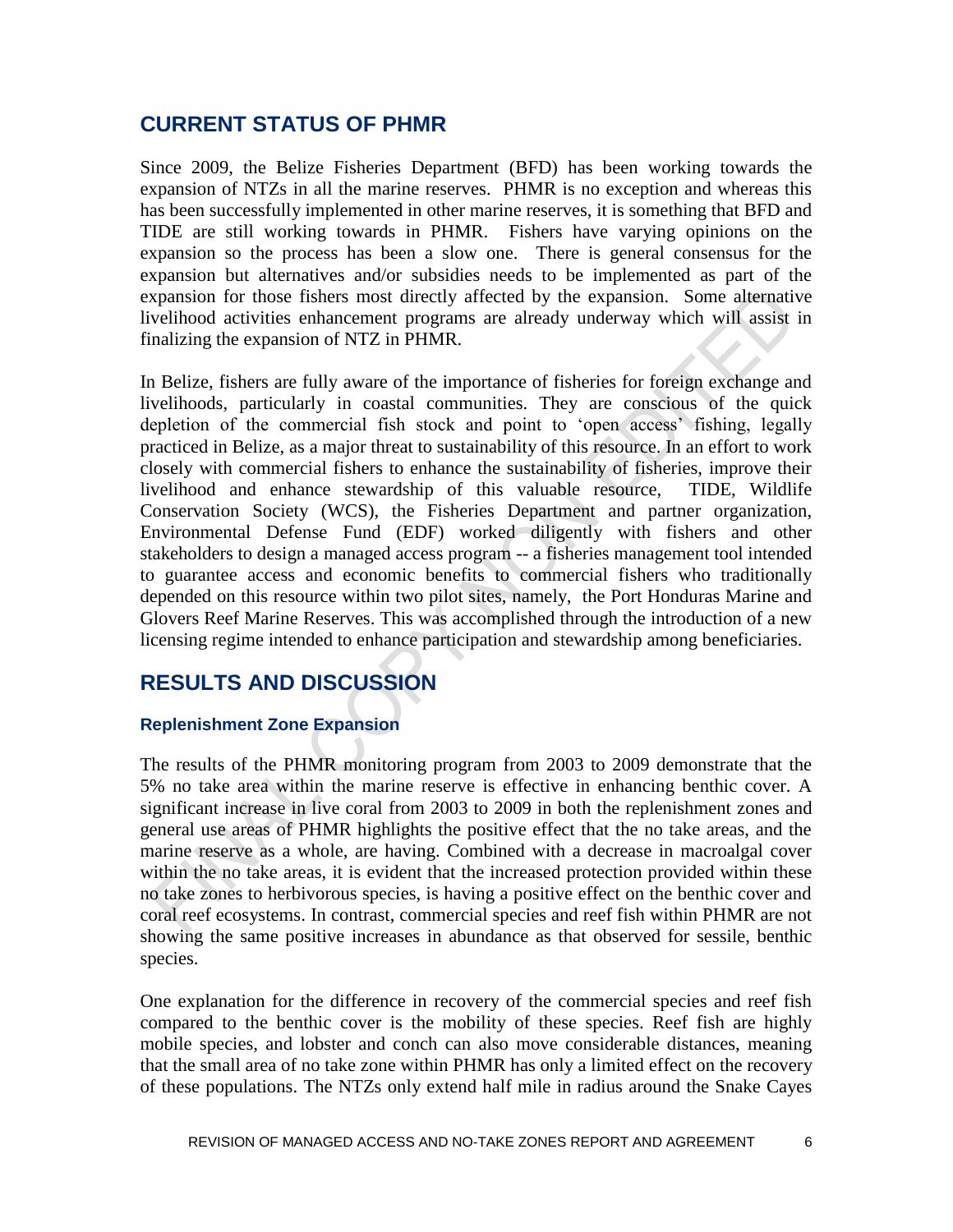and Wild Cane Caye. In addition, they are separate which increases the edge effects. As a result reef fish, conch and lobster species do not have to travel great distances before they enter the GUZ and are exposed to fishing pressures. Even daily migration patterns for food, or movements among nursery and adult grounds can result in an individual frequently entering a GUZ, thereby increasing its risk of being caught prior to reaching sexual maturity. However, the of more sessile species and the least mobile of the species, hard coral and conch, exhibit higher densities in the NTZs, indicating that there is a positive effect on these species. An increase in size of the NTZs could speed up the recovery while also enhancing populations of more mobile reef fish and lobster species.

Based on information from the scientific literature, recommendations for a minimum MPA size, specifically designated as a no take area, range from 4-20km in diameter to effectively conserve biodiversity (Salm 1984; Friedlander et al. 2003; Shanks et al. 2003). In addition, studies have shown that many species utilise seagrass beds, mangroves and coral reefs at various stages of their life history (Acosta and Robertson 2003; Roberts et al. 2003; Mumby 2006). Thus, an increase in the NTZ area of PHMR would ensure inclusion of a larger area of each of these key habitats, thereby protecting connectivity between functionally linked habitats (McLeod et al. 2009). Moreover, specific studies have also demonstrated the success and benefits of long-term no take areas. A decrease in macroalgal cover and an increase in live coral cover, attributed to the recovery of herbivorous fish populations, has been observed at sites within the Exuma Cayes Land and Sea Park, Bahamas (Mumby and Harborne 2010). Populations of the Caribbean Spiny Lobster, *Panulirus argus,* located on patch reefs within NTZs at Glovers Reef showed significant increases over a five year period from 1996 to 2001 (Acosta and Robertson 2003).

Based on the results of the PHMR monitoring program and information from the scientific literature, it is recommended that the no take area within PHMR be increased to incorporate between 20-30% of the reserve area (Bohnsack et al 2000 and Fernandes et al 2005) and be greater than 5km in diameter.

The size of the NTZ is too small to have a significant effect on the more mobile and transient species. Consequently, a recommendation has been made to the Belize Fisheries Department to extend the NTZs to at least 20-30% of Port Honduras Marine Reserve protecting all key fisheries habitats in the reserve. Several recommendations for expansion were presented to stakeholders (Figures 1-3) and after multiple consultations; Figure 3 was determined to be the best possible scenario. However, not all stakeholders are in agreement with Figure 3 and this forms the basis for ongoing consultations and fisheries enhancement programs for 2013.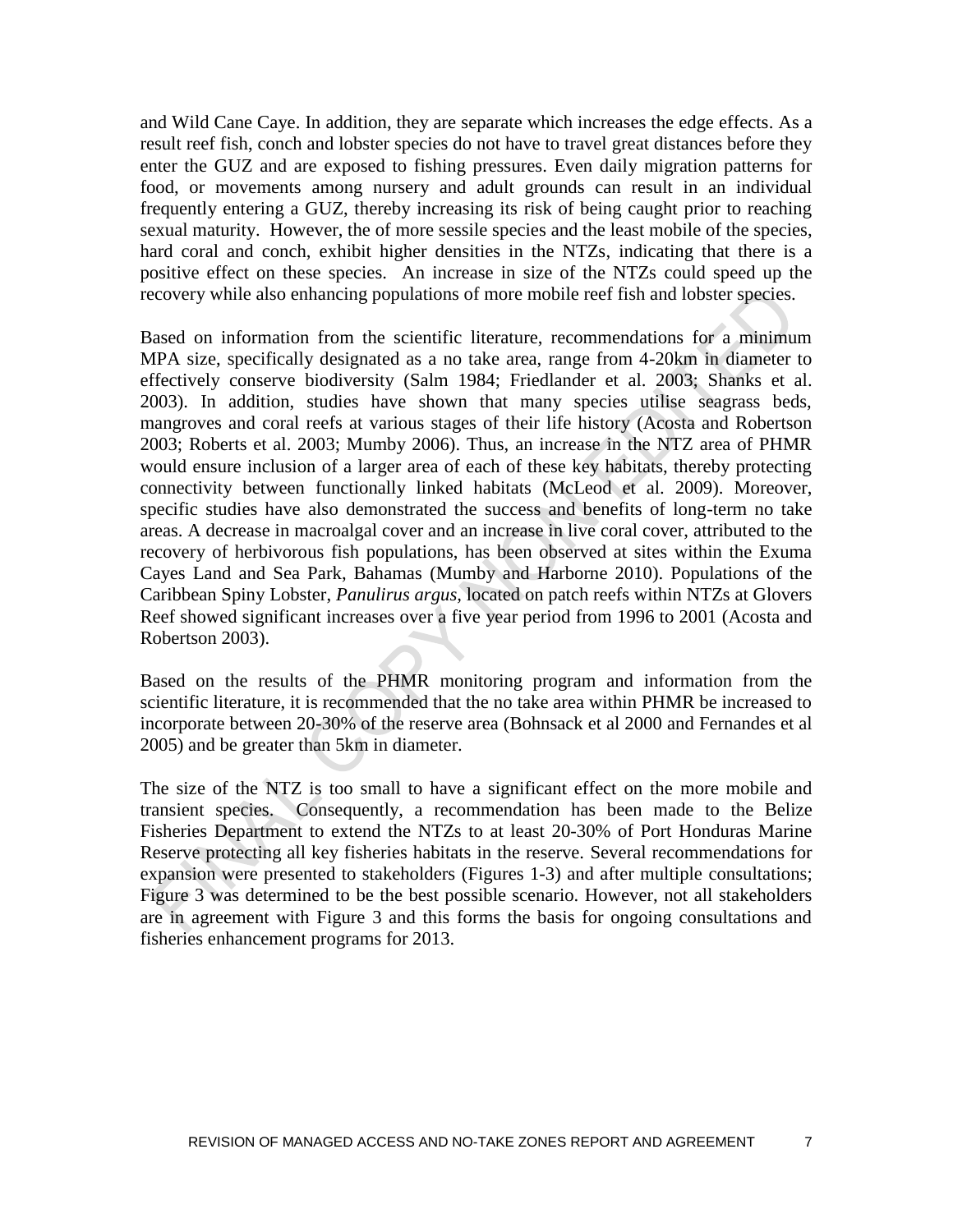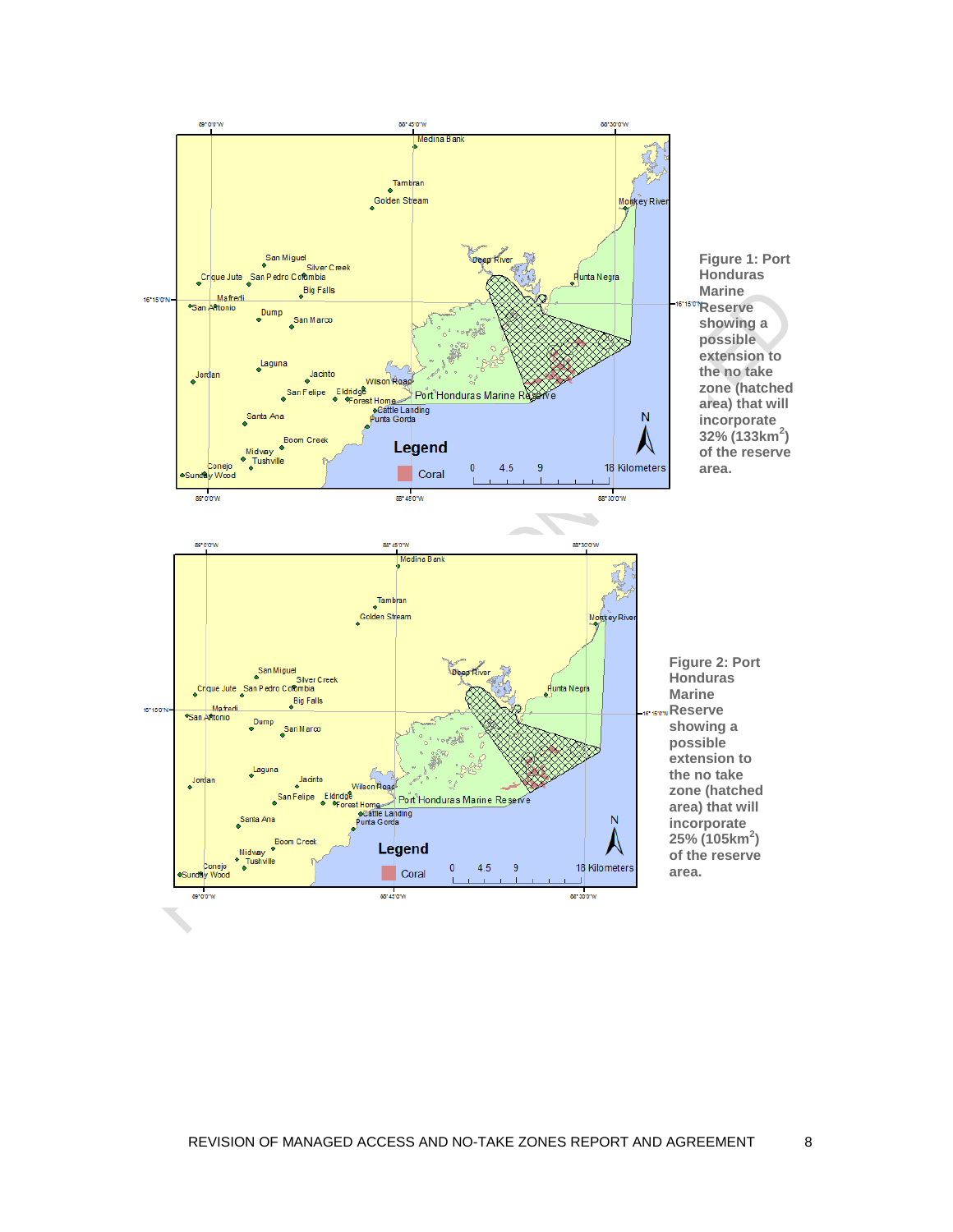

The Belize Fisheries Department fully supports the extension to the replenishment zone of PHMR, particularly because it is a part of international agreements that were signed by the Government of Belize.

#### **Status Update**

It is important to mention that all the consultation and results in the information above occurred before the implementation of managed access in PHMR. Many realities have changed subsequent to the implementation of managed access in 2011; some fishers did not get a managed access licenses to fish in PHMR because they did not qualify; others refused to apply for a licenses. Even though the PHMR management plan of 2000-2005 highlighted 'Special License' (Now called Managed Access) as an option for fishers in Southern Belize, many fishers did not fully understand the responsibilities that came along with it. Since managed access was scheduled to be rolled out in early 2011 the consultation on the extension of the replenishment zone was deferred until a later date. After one year into the implementation of managed access, it was time to revive the consultation process regarding the extension of the replenishment zone in PHMR.

To date, a team comprising of TIDE's Marine Manager, Science Director, Managed Access Coordinator, TIDE's Executive Director and Fisheries Department and TNC personnel held consultation meetings in Punta Gorda with the Toledo Tour Guide Association and the MA fishers of PHMR.

It is not surprising to note that what was initially agreed to in 2011 with respect to the location of the replenishment zones differs significantly from what stakeholders want today. Majority of the tour guides prefer a triangular replenishment zone enclosing the 3 snake cayes that are in close proximity (West, South and Middle snake cayes) in addition to an area around Abalone caye where TIDE's ranger headquarters is and the existing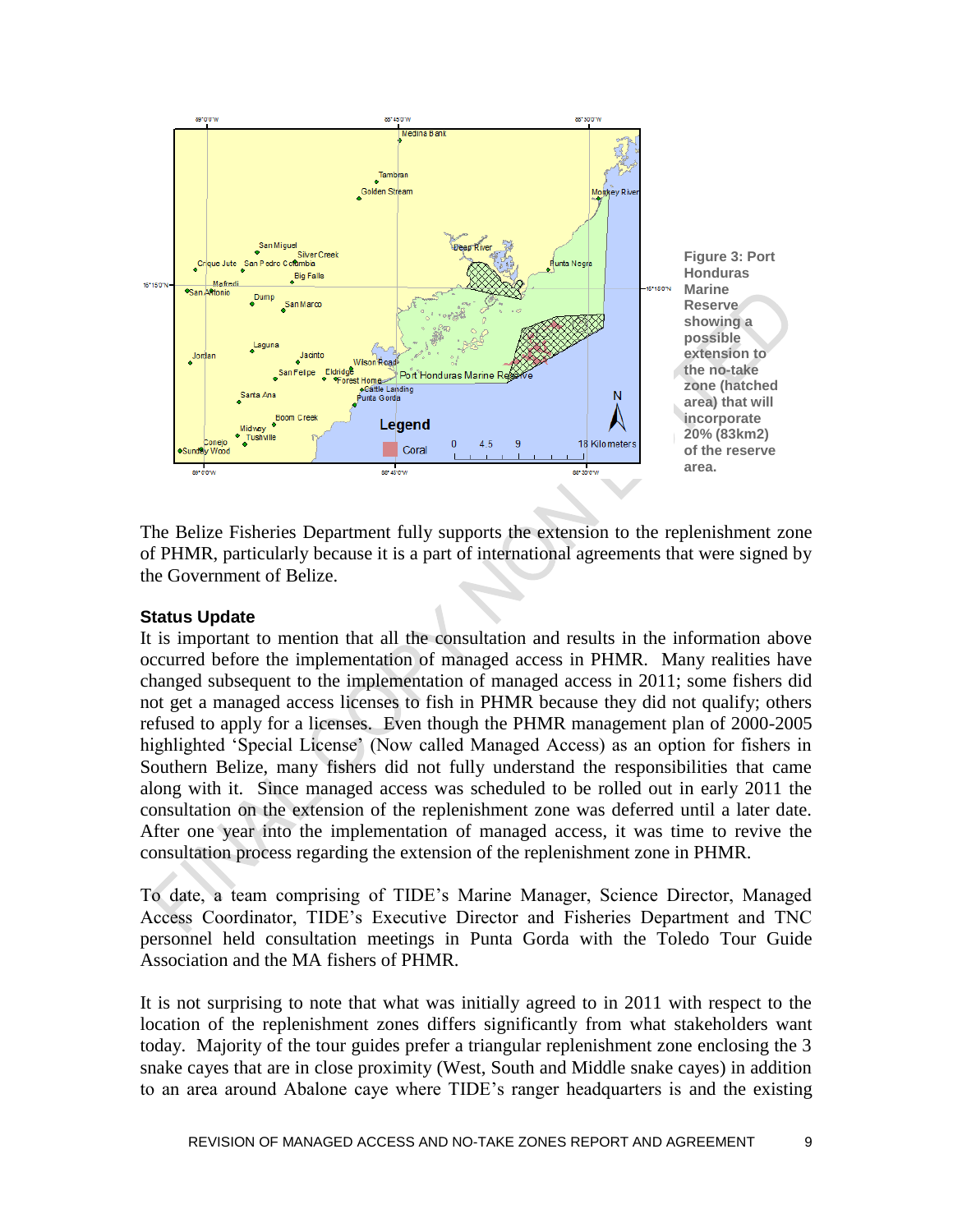area around wild-cane caye. They also felt that East Snake Caye should continue to be a replenishment area but it should be separate from the remaining Snake Cayes. In addition, they were supportive of a small replenishment area enclosing the area in front of Deep River linking to the entrance of Payne's Creek National Park. This area has not been mapped to date but will be included in consultations for 2013.

This new proposed area was presented as an option along with the options developed in 2011 to the Managed Access fishers of Punta Gorda and surrounding area. While the attendance was poor, majority of those present opposed the proposal submitted by the Tour Guide Association. They felt that the triangular area should be decreased even further and the area in front of Deep River and Payne's Creek National Park entrance should be removed totally from the list of options.

Clearly there is significant disagreement among users of the marine reserve with respect to the location and size of the replenishment zone in PHMR. While the Fisheries Department has already committed to extending the NTZs in all marine reserves in the country the ground work such as building awareness and community support for this movement rests squarely on TIDE's shoulders. As can be seen, much more work needs to be done with these stakeholders to ensure they are in full support of this movement.

## **Next Steps**

Both TIDE and the stakeholders agree that there needs to be additional consultations and education on the benefits of a larger NTZ. As such, the TIDE team has already scheduled meetings in Monkey River, Punta Negra and another meeting in Punta Gorda. Some fishers are also of the belief that they should be compensated if they are to give up any part of their traditional fishing grounds for NTZs. TIDE is considering this trade-off option for those fishers who have lobster shades in the proposed NTZ. The type of compensation contemplated by TIDE is the replacement of the lobster shades that will be lost due to the revised boundaries.

In addition, TIDE will hold small focus group meetings with key fishers to raise their awareness of and build support for the extension of the NTZ. Key to these focus group meetings are the actual users of the proposed extension zones, TIDE believes that once these fishers are on board the rest of the wider fisher-folks will also join in and support the extension.

## **Signed Agreement**

In addition to the factors listed above there are a few community members who have developed a lack of trust due to the fact that certain promises were made to them or their communities through the implementation of certain projects; these promises never materialized. One major past project referred to is the Caribbean Regional Environmental Programme (CREP) that was designed from the bottom up. When other countries failed to meet their obligations under the project contract the funding was withdrawn from all countries including Belize. Consequently, alternative livelihood projects developed by the communities were never implemented. This led to the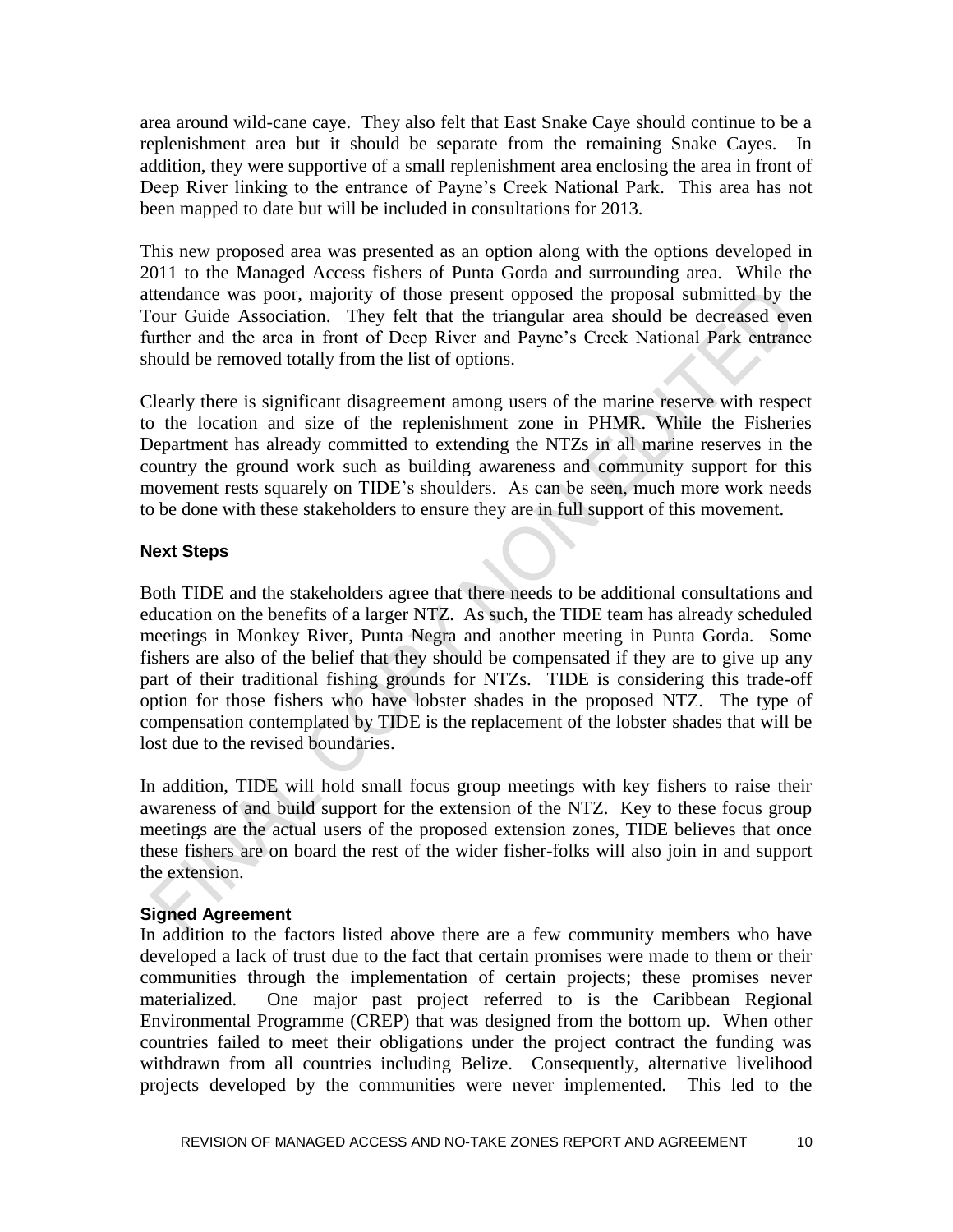perceived 'lack of trust' towards TIDE even though ultimately TIDE was not responsible for the funding cut.

With all these stumbling blocks TIDE still managed to get fishers and other stakeholders to meet and discuss the extension of the NTZ; however, getting stakeholders to sign an agreement for the extension is currently not within TIDE's reach given the current circumstances. Many fishers who knew very well how managed access works did not comply and as a result are having difficulties obtaining a license to access the reserve for commercial fishing. These fishers are displeased with TIDE and are of the perception that "TIDE does not want them to fish" when clearly only the Fisheries Department can issue fishing licenses. Because of this dissatisfaction with both TIDE and the Fisheries Department, the signing of an agreement has been delayed until they have agreed to and are all fully in support of the proposal to increase the size of the NTZ.

As part of delaying the signing of the agreement, TIDE, with support from MAREA and TNC will engage fishers through additional consultations and a lobster fishery enhancement program. This program will identify lobster fishers who will be affected by the expansion will be subsidized with new lobster shades outside the proposed NTZ area. Additionally, its anticipated that the design of the new lobster shades will also assist with recruitment and therefore, increase the productivitiy of the fishery in and around PHMR. This should result in benefits to all fishers, regardless of whether they use shades or not. In theory, fishermen are not against the expansion but want to see some alternative or subsidy in exchange for losing their fishing area.

## **Managed Access**

It has been a year and a half since the implementation of Managed Access. An external evaluation of the program was completed using survey instruments, literature review, stakeholder interviews and consultations which involved one-on-one interviews and focus group sessions. In information was consolidated and presented to the Managed Access Task Force on January  $29<sup>th</sup>$ , 2013 (Annex A).

The Task Force is comprised of the following organizations:

- Belize Fisheries Department
- Toledo Institute for Development and Environment
- Environmental Defense Fund
- Wildlife Conservation Society

The detailed assessment - *Assessment of the Effectiveness of Managed Access Implementation in Glover's Reef Marine Reserve and Port Honduras Marine Reserve, is* provided in Annex B. The recommendations were presented by Nicanor Requena of EDF and the report unanimously accepted by the Task Force. Partners revisited recommendations and pledged to work on implementing them to ensure ongoing improvement in the implementation of Managed Access at the pilot sites. The recommendations have also been included in detail in this report.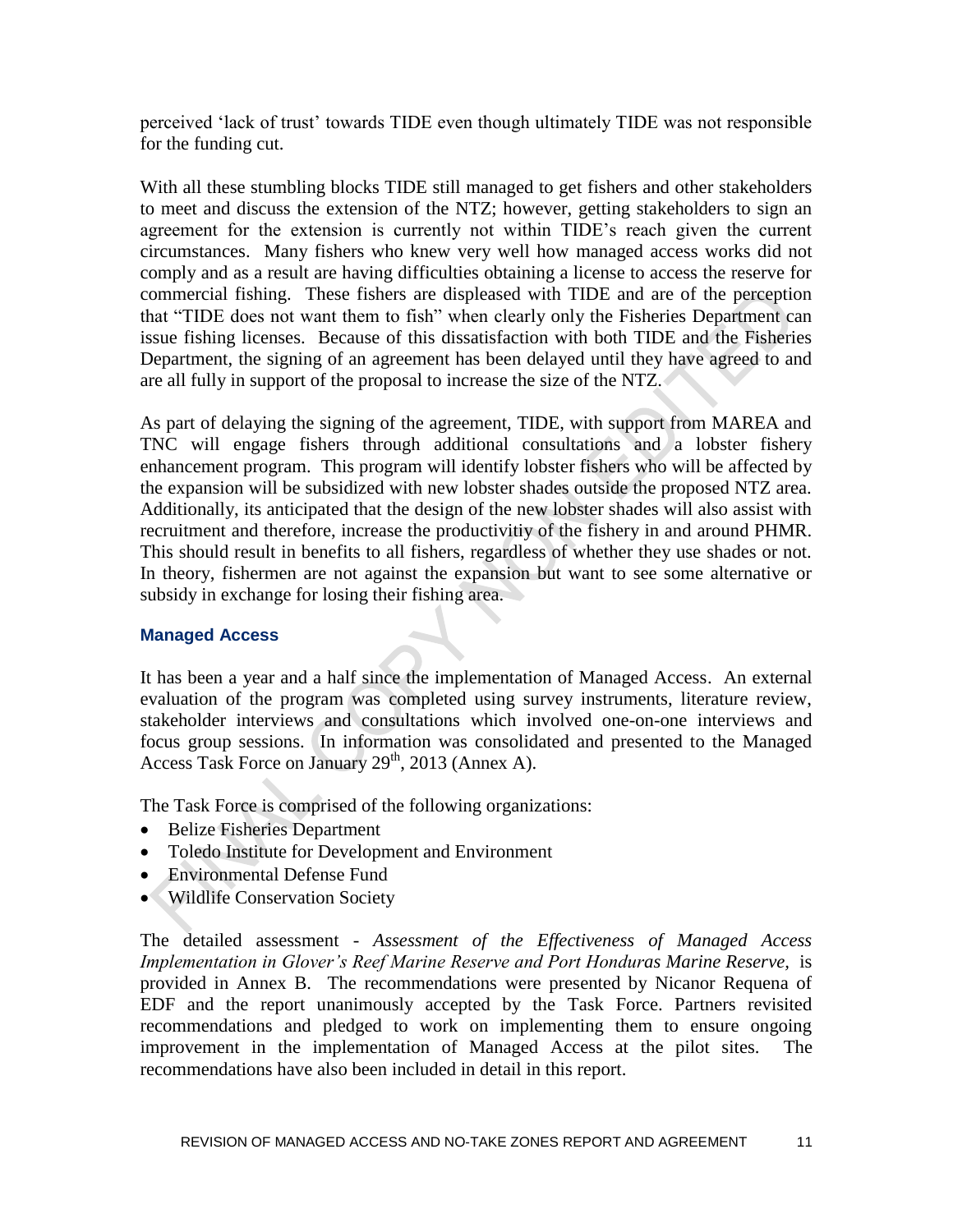## **CONCLUSIONS**

Data from both lobster and conch programs shows that the zoning so far is not arbitrary. Important ecological functions that take place in NTZs sustain both fisheries in the GUZ. There has been a clear change in trends for both programs since the implementation of managed access. These changes are mostly positive in terms of increased sustainability, but there are concerns in some areas, particularly at East Snake Caye, that the new managed access regulations are changing fishing behavior, possibly by fishers who were not eligible for managed access licenses.

Not only should enforcement presence and power be stepped up in the NTZs, but a contiguous boundary would make it much easier to enforce due to ease of determining whether fishing is legally outside the NTZ boundaries, or illegally inside. This would in turn allow old megaspawner lobsters and conch to spawn unhindered, populating the surrounding GUZ via currents and the spillover effect.

Although we cannot get the fishers to sign an agreement to extend the replenishment zone in the Port Honduras Marine Reserve, we are working with the fishers using a different approach that will yield the same results. Our experience with the stakeholder communities is that they are open to discussion and eventually reaching a decision, but they are reluctant to sign any binding agreement. The immediate challenge is to agree on the location and size of the proposed expansion.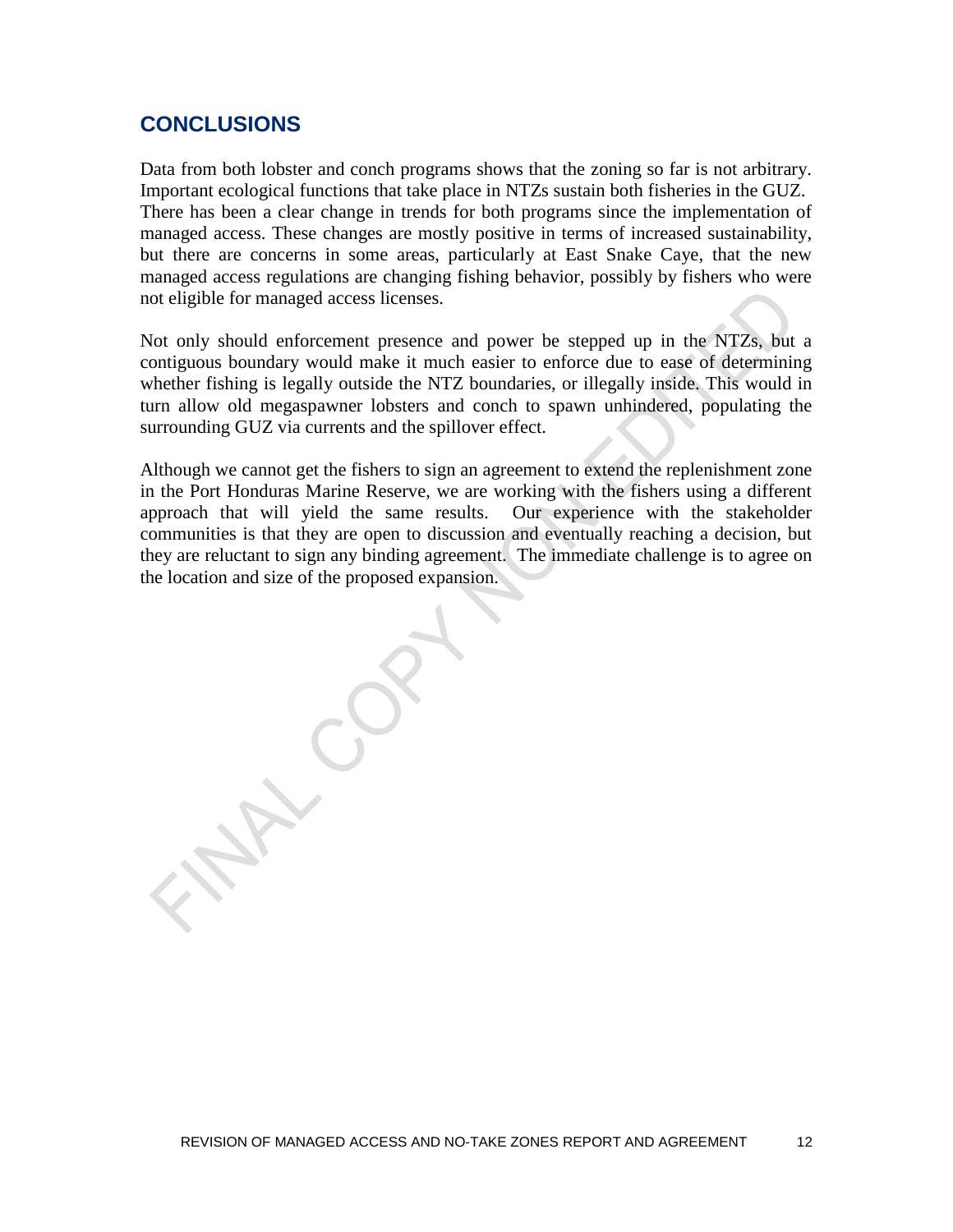## **RECOMMENDATIONS**

## **Expansion of No Take Zones**

#### **Design**

1. Expansion of the NTZ area to encompass all of the Snake Cayes. This will make enforcement easier by eliminating access to people wanting to illegally extract commercial species in the NTZs, and by giving PHMR rangers legal power to halt boats in the Snake Cayes area that currently may be exploiting the ease of access surrounding the existing NTZs.

2. Area proposed needs to be large enough to improve fisheries replenishment. This will be more effective in minimizing edge effects and generally more cost effective. It is also more effective for more mobile organisms

3. The area proposed should be big enough to allow individuals of target species to complete all life stages. More specifically, setting the outer perimeter of the contiguous NTZ encompassing the Snake Cayes at a distance from these islands beyond that reasonable for a diver or snorkeler to reach a boat without surfacing is also critical in ensuring the effectiveness of the NTZs in protecting conch and lobster.

4. Coral reef areas should be kept within the NTZ. The areas around the Snake Cayes have some of the healthiest coral reefs in the region. The NTZ should encompass the entire reef system. It is felt that these reefs may be resilient or resistant to climate change.

5. The NTZ should also represent the diversity of the system. This would be very difficult to achieve in PHMR so the recommendation is that where it is not feasible to establish NTZs, special management zones may be established.

6. The proposed area should include areas that do not need high investment. The area should not be degraded or located in areas where there are high threats/impacts. Focus should be on maintenance and not restoration.

7. TIDE needs to maximize public understanding and facilitate enforcement of area by designing NTZs with simple shapes, with clear boundaries, and that are enforceable

#### **Management**

1. Due to sensitive issues surrounding no take zone expansion and possibility that it will affect some fishers more than others, it is vital that fishers remain informed and involved in the decision making process, and that ideas agree with local knowledge yet are also based on fisheries science. If fishers contribute to the final outcome, they will be more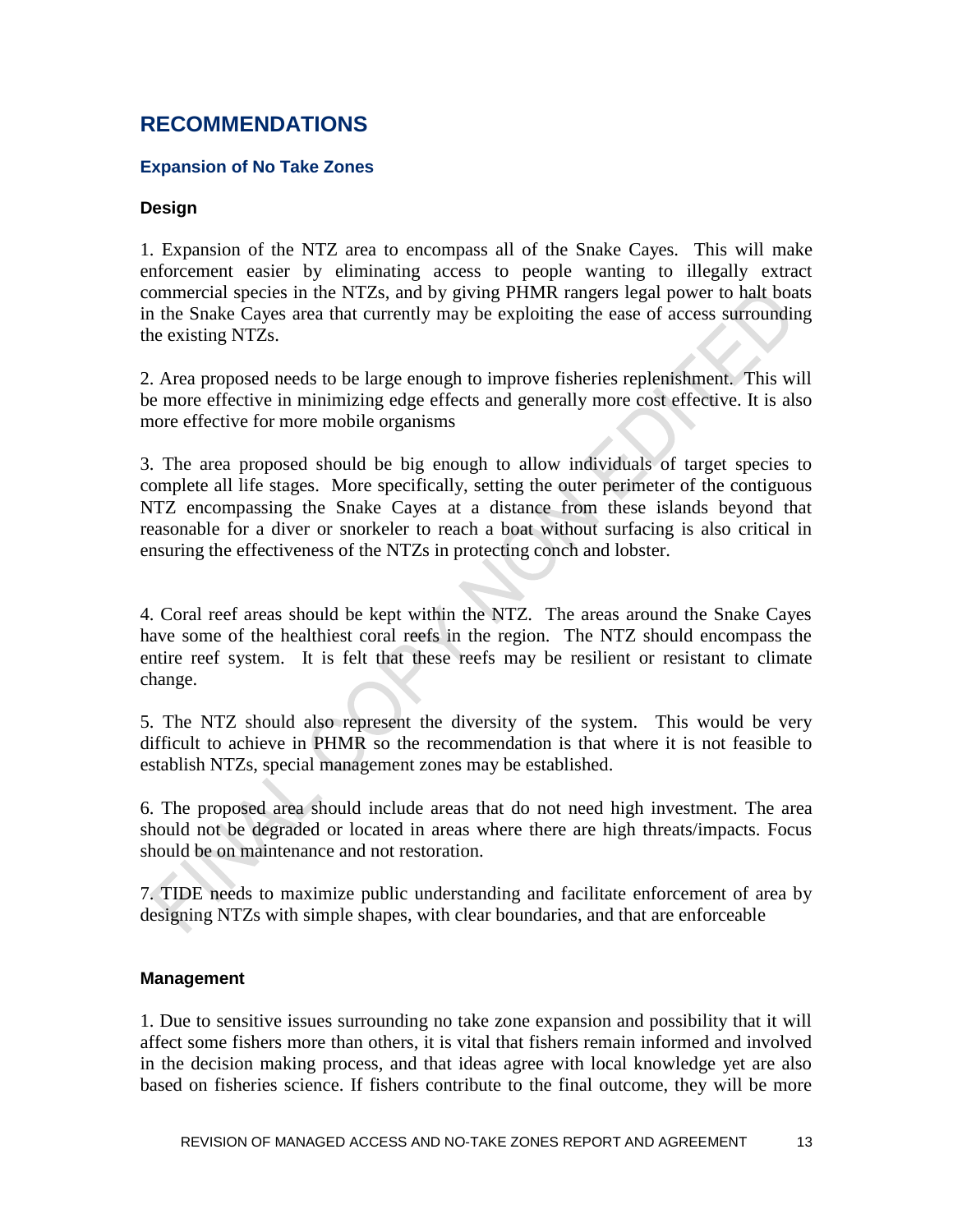likely to respect the rules, thus improving management effectiveness and promoting sustainability of the fishery.

2. It is recommended that no fisheries products are allowed on board a vessel in NTZs. Currently a boat can be positioned only a few meters from conch and lobster habitat in NTZs and be loaded with conch and lobster without risk of arrest, as there is no proof that the product has come from NTZs.

3. Identify individual fishers that will be affected by the NTZ expansion and ensure that they are part of alternative livelihood or fisheries enhancement programs prior to the establishment of the NTZ.

3. Continued consultations, focus group sessions and one on one meetings with the identified fishers before, during and after the establishment of the expanded NTZ.

## **Managed Access Program**

The following recommendations are considered to be critical in order to strengthen the implementation of managed access at the two pilot sites, whilst also being realistic and achievable. They have been allocated into five different sections:

- Management
- Design
- Licenses
- Enforcement
- Data

## **Management**

1. Develop a Terms of Reference for the National Managed Access Task Force to provide greater structure and guidance to its work. This would provide an extremely effective communication and decision making mechanism, and can provide significant strengthening towards effective implementation of managed access at site levels.

2. Operationalize Managed Access throughout both management organizations – Managed Access should be seen as a part of on-going management, with all levels of the organizations involved - not as a short term project.

3. Conduct a workshop with all the staff involved in Managed Access implementation, to strengthen awareness of the national MA goals and objectives and to share site level successes experiences and challenges. This is important for capacity building at all levels and will provide a much needed forum to develop a more effective partnership between these two sites, each with its own unique characteristics. For rangers and site-level managers, it will provide an opportunity to develop further program ownership and sharing experiences on how each will address their unique challenges. It will also provide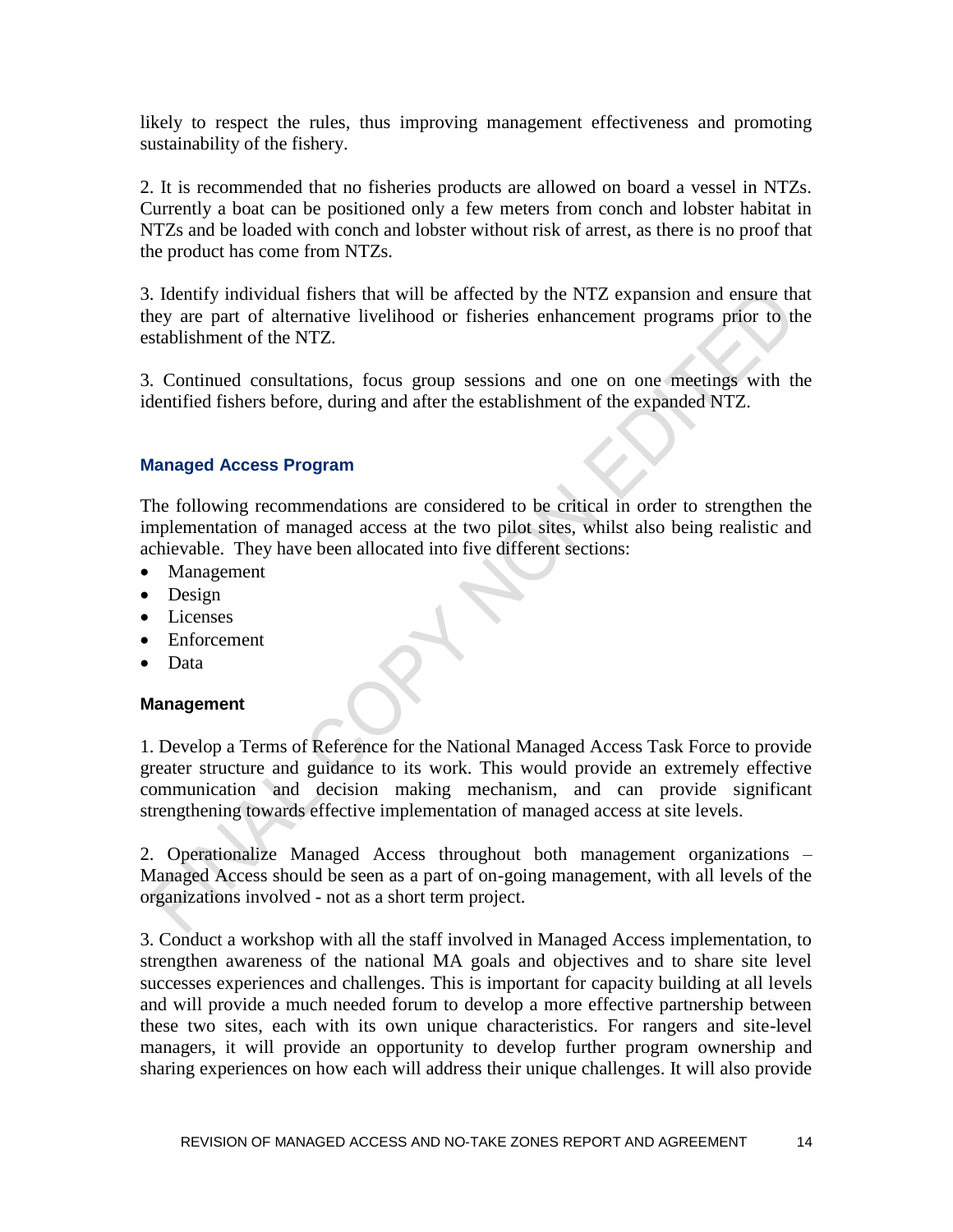an opportunity to work together in building a team of committed staff with a clear vision of what they are trying to achieve.

4. Continue conducting on-going training sessions with Managed Access Committee members on the role and responsibility of the Committee as well as the goal and objectives of Managed Access in order to increase their understanding and build their capacity to share and pass on information to the fishers they represent.

5. Conduct a rapid evaluation of the PHMR MA committee and address identified capacity building requirements.

6. Identify and implement mechanisms to assist Managed Access Coordinators and community representatives on the Managed Access Committees to better disseminate information and outputs of the Committee meetings to the fishers they represent. Facilitating community MA meetings would appear to be the favored mechanism, based on feedback from the fishers.

7. Share the long term vision for Managed Access / catch shares with all fishers to improve understanding of the long term goals. Fishers would like to understand how their actions today are predicted to benefit them in the next 5, 10, and 20 years, and how.

8. Incorporate Managed Access into TIDE's daily operations in particular into its Education and Outreach Program, with Outreach officers trained as stewards of the program within the coastal communities in which they already work.

9. Improve communication between GRMR and PHMR at the site managers level, including Managed Access Coordinators, with sharing of experiences through regular / quarterly meetings.

10. Build capacity in the following areas:

- Management
	- Managed Access concepts increased awareness and sensitization at all levels throughout all participating organizations will greatly facilitate in reducing misunderstandings and potential conflicts, as well as increasing success of outcomes. All staff should know and understand the concept, goals and objectives of Managed Access, even if they are not directly involved in MA implementation.
- Fishers
	- Basic key vocabulary when interviewing fishermen, particularly in PG, there were several incidences of miss-use and confusion of key terms such as sustainable, subsistence and artisanal. It is important that fishermen have a clear understanding of these terms if they are to be used in presentations and meetings.
	- Basic concepts it is equally important that fishermen become familiar with terms used as part of Managed Access, and understand the concepts they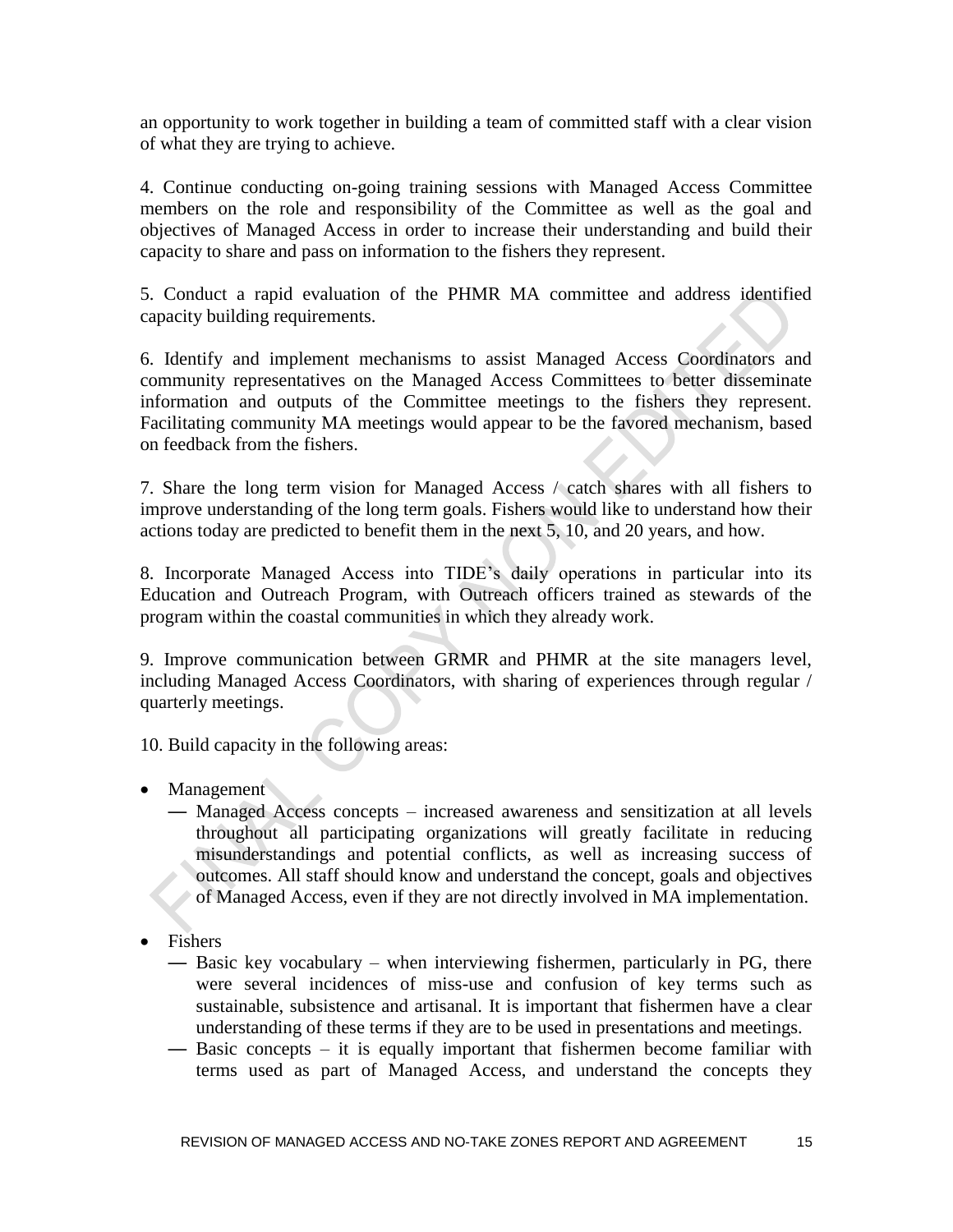represent (eg. Total Allowable Catch), through mechanisms such as the EDF pamphlet being developed

— Basic charts – capacity building in interpreting very simple graphs (bar charts, line graphs, pie charts) will also help increase communication and understanding between managers and fishermen, and increase the fishers understanding of what their catch data is showing.

## **Design**

1. Develop / support strategies at both sites to address alternative or supplemental livelihoods for fishers who are considered to have been displaced by the program and /or who will be impacted when the transition phase ends by not being able to fish outside of marine reserves.

2. Build climate change adaptation into Managed Access planning at both sites, with consideration of alternative or supplemental livelihoods for Managed Access fishers to reduce current pressure on the marine resources within GRMR and PHMR.

3. Ensure fishers continue to be an integral part of the design process, particularly to ensure that they are engaged in the identification of the various methods of fishing to be considered when moving toward catch limits and expansion of this initiative.

4. Evaluate the spatial extent of the PHMR Managed Access site, and whether the Managed Access area (not necessarily the Marine Reserve) needs to be extended to encompass the whole traditional fishing area to be effective. If it was found that this was so, any changes would need to be done through a full consultation / participation process with all fishermen (Managed Access and non-Managed Access). This ties in to some extent with the proposal to extend the Marine Reserve to include the Monkey River fishing area, though it should be borne in mind that:

- the Managed Access and Marine Reserve boundaries do not necessarily need to be the same
- any changes to include additional fishing areas will result in increased financial burden to the management organization, TIDE

5. Develop an economic alternatives strategy geared toward those whose traditional fishing grounds extend beyond PHMR and fall outside any marine reserve, to compensate for the loss in fishing grounds and therefore loss in income. This will create greater buyin from fishers.

## **Licensing**

1. Distribute Managed Access application forms through the implementing organizations and cooperatives willing to facilitate completion of the forms with fishers, prior to submission to the Fisheries Department.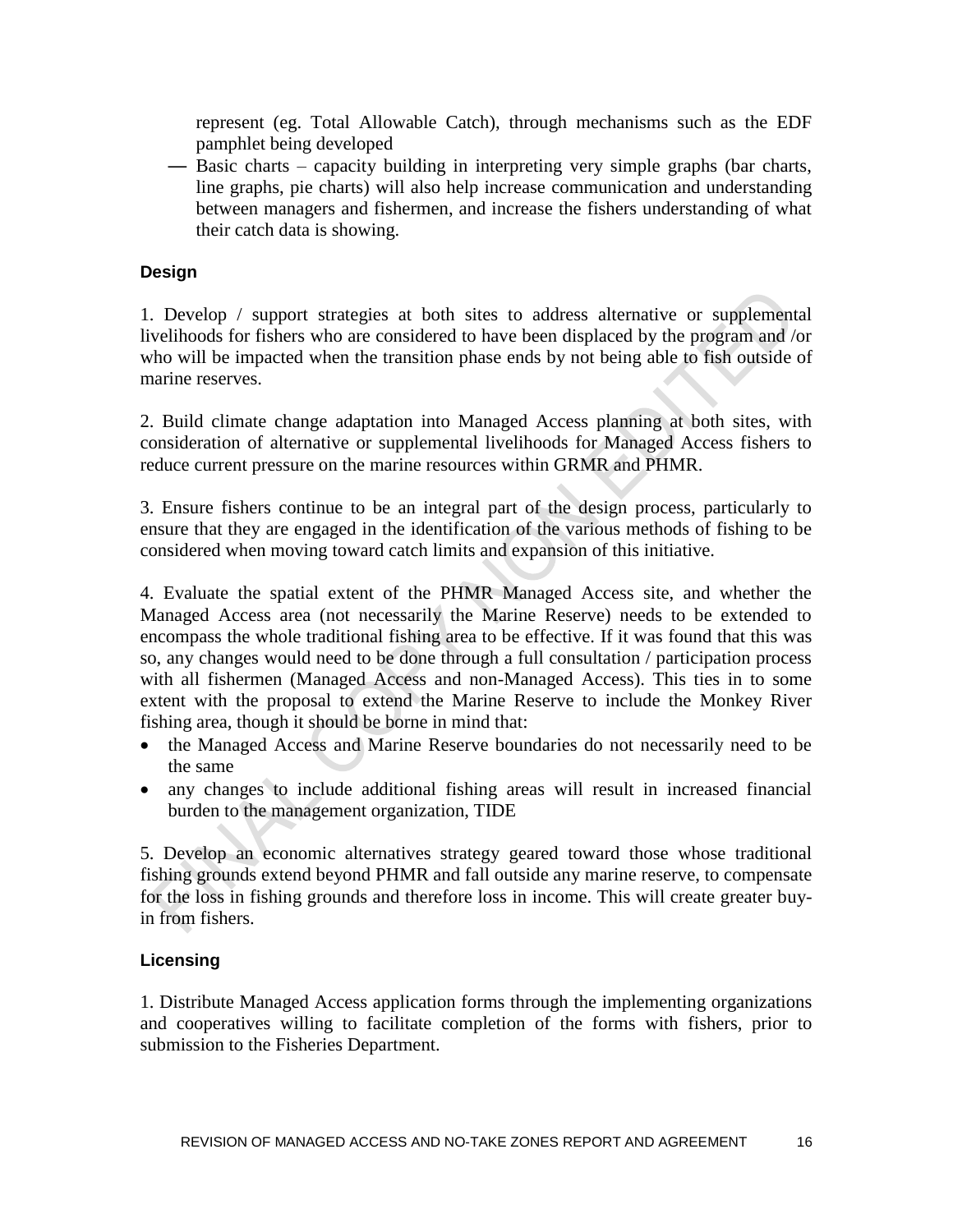2. Ensure fishermen are provided with clear information on licenses in a timely manner by their Committee Members and directly, to avoid potential conflicts. This includes:

- Who is eligible for a Managed Access license
- Where application forms can be collected from
- How many license fees fishers need to pay, and the cost
- Who will assist them in completing the form
- Who they need to submit the application form to, and where they can do this
- How long the process will take from submission to license

3. Investigate a mechanism for storing and using the license database off-line, with automatic synchronization to the central database when on-line. This will greatly facilitate access and use of the system, especially if combined with ensuring equipment availability to enable mobile licensing.

4. Conduct a workshop for all staff involved in the licensing process to clarify roles and responsibilities to avoid any conflicts or misunderstandings. This would include the roles to be played by the PG Fisheries Department and TIDE offices.

## **Enforcement**

1. Prioritize enforcement at both sites – all respondents identified effective enforcement as key to the success of Managed Access.

2. Improve engagement of enforcement staff at both sites (but particularly PHMR), with clear realignment of roles under the Managed Access regime towards improving rangerfisher relations.

3. Capacity building in conflict resolution for rangers in approaching and dealing with fishers. Ensure that at least one ranger on a patrol is bi-lingual.

4. Conduct a working session to engage both rangers and fishermen as partners in discussing a single vision for enforcement at each specific Managed Access site. This is particularly relevant for PHMR.

5. Support Managed Access with a clear zero tolerance for ranger-corruption.

6. Build enforcement capacity at both Managed Access sites, with training of rangers. This will require additional resources in the form of personnel, vessels and resources to maintain the vessels, fuel, and night vision goggles for night patrols to list a few. The rangers of PHMR would also benefit from closer liaison with Fisheries Department and participation in Fisheries Department training opportunities.

## **Data Collection and Analysis**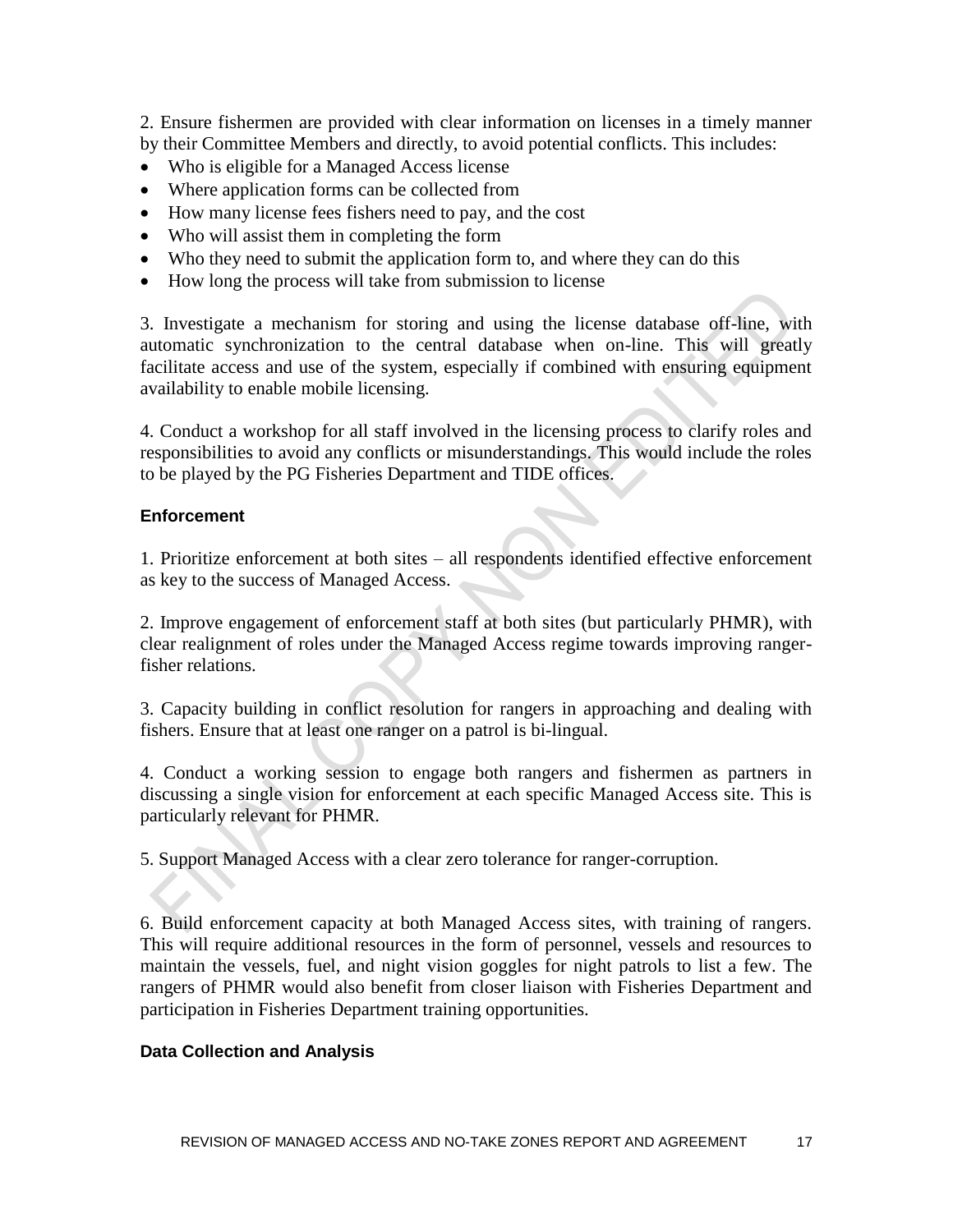1. Agree on standardized scientific monitoring goals and monitoring requirements. This is important in ensuring that the data needed to make management decisions is being collected accurately and is reliable. Parameters to determine CPUE and to complete stock assessments need to be agreed on, as does the methodology used for analysis of the data. A quarterly workshop should be conducted for all those involved in data collection, analysis and monitoring, to meet and update current progress, discuss challenges that might be causing delays, and identifying how to address these.

2. Build in cross-organizational skills transfer at task force and management levels for data management, analysis and modeling, with initiatives such as the lobster seminar to share results and increase partner engagement and agreement on design.

3. Continue to work with fishermen to maintain /improve level of reporting.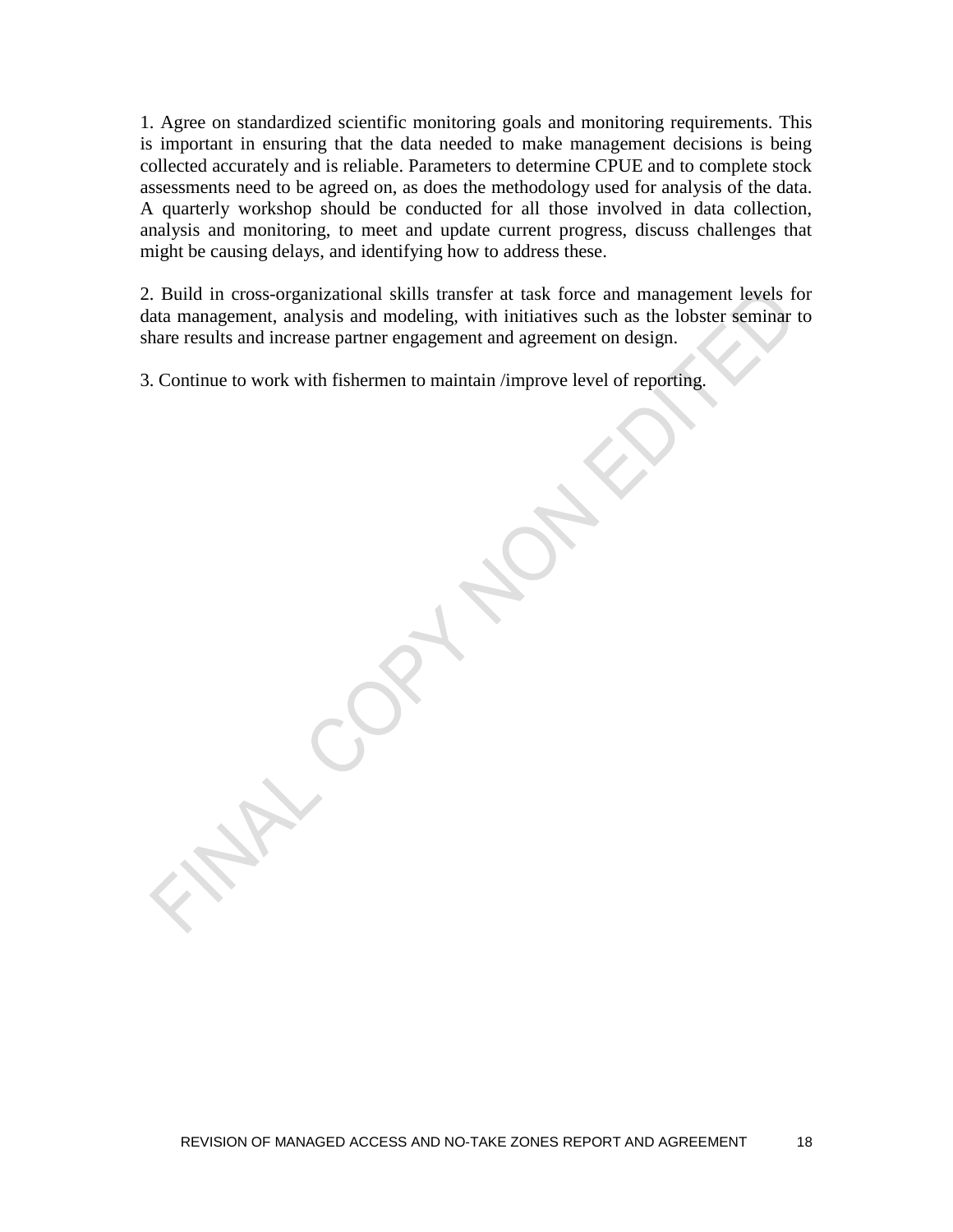## **REFERENCES**

- Acosta CA, Robertson DN (2003) Comparative spatial ecology of fished spiny lobsters Panulirus argus and an unfished congener P. guttatus in an isolated marine reserve at Glover's Reef atoll, Belize. Coral Reefs 22: 1-9
- Fernandes L, Day J, Lewis A, Slegers S, Kerrigan B, Breen D, Cameron D, Jago B, Hall J, Lowe D, Innes J, Tanzer J, Chadwick V, Thompson L, Gorman K, Simmons M, Barnett B, Sampson K, De'a'th G, Mapstone B, Marsh H, Possingham H, Ball I, Ward T, Dobbs, K, Aumend J, Slater D and Stapleton K (2005), Establishing Representative No-Take Areas in the Great Barrier Reef: Large-Scale Implementation of Theory on Marine Protected Areas. Conservation Biology, 19: 1733–1744.
- Friedlander A, Nowlis JS, Sanchez JA, Appeldoorn R, Usseglio P, McCormick C, Bejarano S, Mitchell-Chui A (2003) Designing effective marine protected areas in seaflower biosphere reserve, colombia, based on biological and sociological information. Conservation Biology 17: 1769-1784
- McLeod E, Salm R, Green A, Almany J (2009) Designing marine protected area networks to address the impacts of climate change. Frontiers in Ecology and the Environment 7: 362-370
- Mumby PJ (2006) The impact of exploiting grazers (scaridae) on the dynamics of Caribbean coral reefs. Ecological Applications 16: 747-769
- Mumby PJ, Harborne AR (2010) Marine Reserves Enhance the Recovery of Corals on Caribbean Reefs. PLoS ONE 5: e8657
- Robinson J, Cushion N, Coleman R, Gomez L, Diamond E, Villafranco J, Garbutt D, Martin L, Muschamp M (2004) A Biological Study and Resource Value Assessment of the Port Honduras Marine Reserve. Toledo Institute for Development and Environment
- Salm RV (1984) Ecological boundaries for coral-reef reserves principles and guidelines. Environmental Conservation 11: 209-215
- Shanks AL, Grantham BA, Carr MH (2003) Propagule dispersal distance and the size and spacing of marine reserves. Ecological Applications 13: S159-S169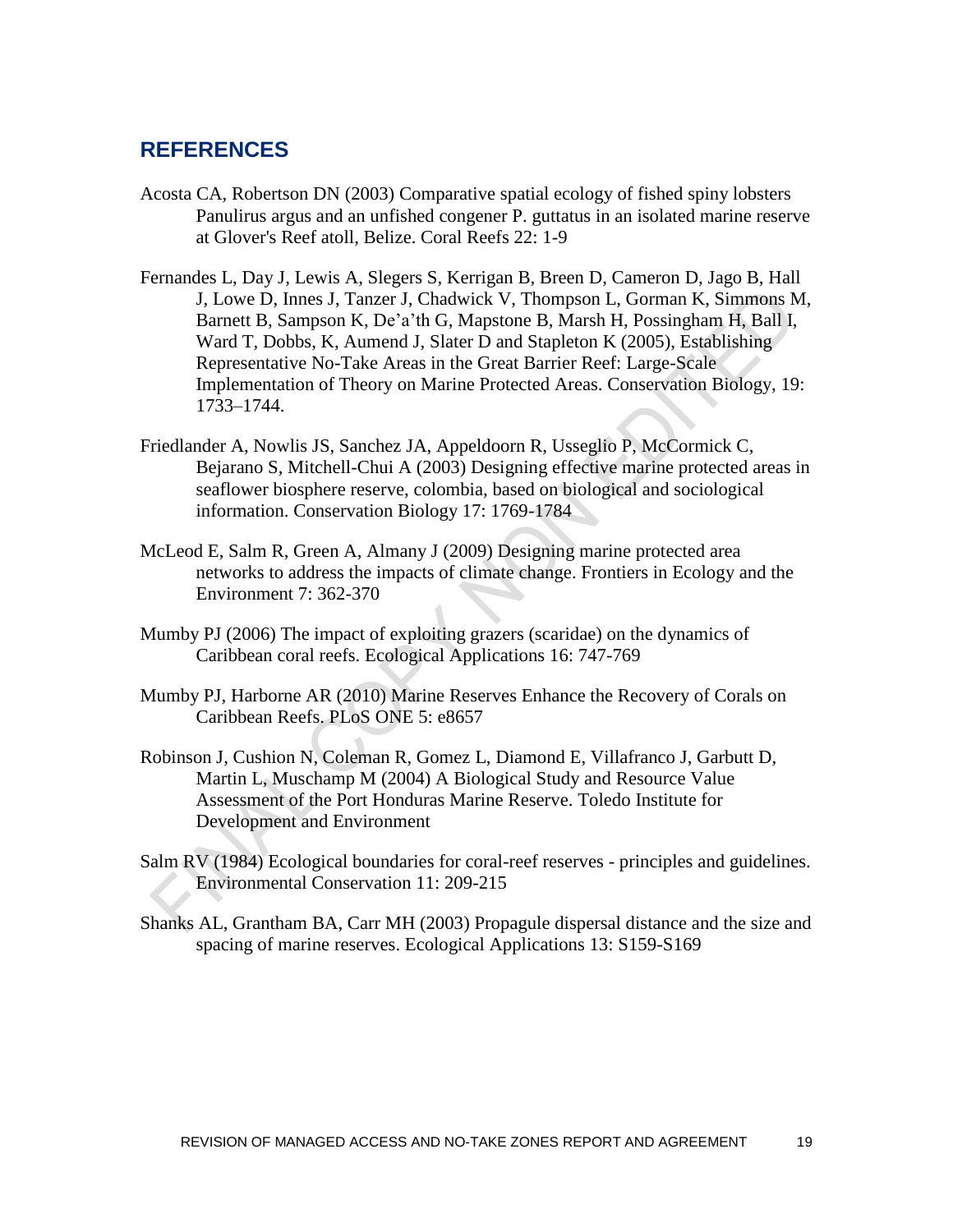## **[ANNEX A] MANAGED ACCESS TASK FORCE AGENDA**





*Managed Access task Force Meeting January 29th, 2013 AGENDA*

- *1. Presentation on Managed Access Assessment-(Zoe Walker)*
- *2. Status update of project sites*
	- *a. Glover's Reef Marine Reserve- (Julio Maaz)*
	- *b. Port Honduras Marine Reserve- (Nicanor Requena, Celia Mahung, Lyndon Rodney)*
- *3. Licensing Update-(Julio Maaz, Adriel Castañeda)*
- *4. Matters arising*
	- *a. Expansion*
		- *i. Suggestions for new task force for expansion (open discussion)*
		- *ii. Site Evaluations (Enforcement needs, General needs of Marine Reserves (Julio, Nick, Adriel, Lyndon)*

*iii. Update on work plan submitted to Fisheries (Adriel Castaneda)*

*b. Washington Meeting (Nick)*

## *5. Next Steps*

- *a. Next meeting?*
- *b. Other needs*